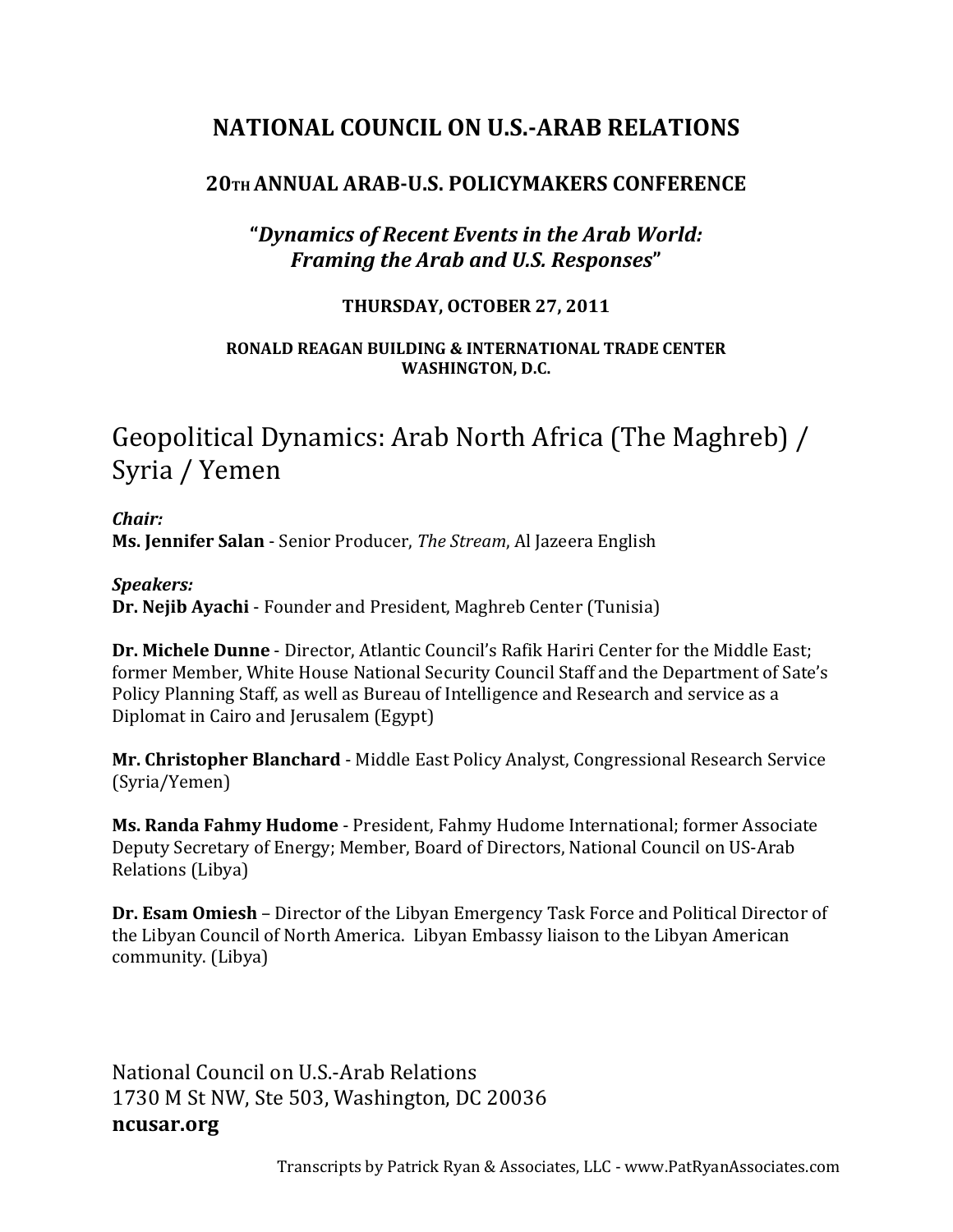#### *Remarks as delivered*

**[Ms. Jennifer Salan]** Good afternoon everyone thanks for sticking with us. I heard it's been a great day so far, and I'm sorry for keeping you so late, but very delighted to be here. My bio is not in the book, so I will just give you a little bit about me.

My name is Jennifer Salan. I am a senior producer at Al Jazeera, English. Up until recently I was the producer on the "Riz Khan Show." I think many of you are probably familiar with him and I have just recently joined a new show on the network called "The Stream," which his based around social media. We get our stories from Facebook, Twitter, so this has obviously been a big year for us with the Arab uprisings and everything else going on in the world, Occupy Wall Street, this has been an exciting time to be working on a show that brings that in.

Before we start I just want to say that this today is a bit of a homecoming for me and I am delighted to be here. I consider myself to be part of the work of the National Council and Dr Anthony's work over all these many years. At Al Jazeera I have done something that I am very privileged to do, something that I love and is my passion, and I got this passion from the Model Arab League Program. It was because of that program that I have had the career I have and I have been able to work on, originally U.S. Arab relations, and now in journalism where I spent a lot of my time focusing on the region. So for those of you who have always supported this work I just want to say thank you personally and I am so delighted to be here.

**[Mr. Patrick Mancino]** What Jennifer is not sharing with you is that she was born in Witchita Falls, Texas.

**[Salan]** Yes, from a very small town in Texas to Washington, D.C. and you know being all over the Arab world it's been a pleasure and I have the people that support this to thank. So thank you.

It's no secret to anyone that 2011 has been a remarkable year, one that I thought I would never see, following the region and the developments. I never thought I would see the kind of changes we have witnessed in the past few months. We saw two months ago. I'm just wondering what that's going to bring us and in the last week alone we have seen the death of Colonel Kaddafi, elections in Tunisia, carnage in Syria and Yemen continuing, and just this morning the UN security council voted unanimously to end the NATO operation in Libya. Tomorrow we are expecting more demonstrations in Cairo against the Supreme Command of the Armed Forces, or SCAF. So anything could happen and I think we are all aware that this is a very exciting time to be watching the region, but it is also a very uncertain time.

So amidst the euphoria and backdrop of these very real changes I know the IMF is warning of an economic downturn in the countries of the Arab uprising. Egypt and Tunisia particularly are facing a sharp drop in growth that is going to be taking place well into next year. Egypt's Finance Minister has said that the panacea of subsidies has to stop and that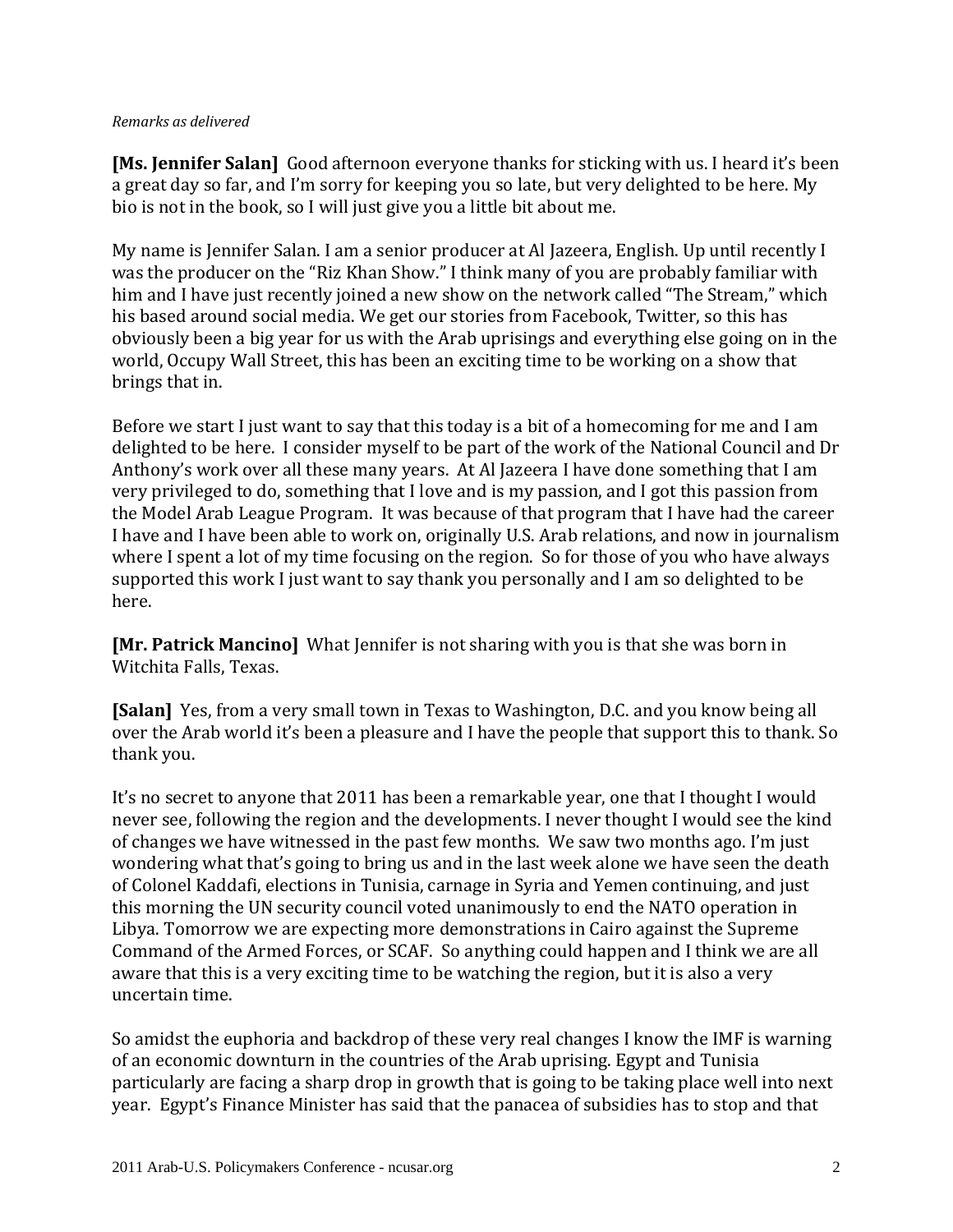the government simply cannot maintain them with its current budget. But as many of us know, Egypt is a country of great poverty with many of its population on less or a little more than a dollar a day. These cuts are going to be very difficult to implement and Egypt is not alone. The uncertainty sparked by the uprisings on top of the global financial crisis has caused unemployment to climb and dried up investment.

Well between the political and economic questions it's the people who are caught in the middle of this. As a journalist this is what I am most interested in, the people stories. I know many of you are analysts of the region and are interested in what all this change is going to mean, not only for the people on the ground but for us and for people in other parts of the world. So its going to take some very astute leadership to maneuver these obstacles and one of the key questions we want to look at here today is who's going to be making those decisions? We are going to be having new governments in many of these countries and how are they going to be basing those decisions? On what are they going to be basing those decisions? And what will they mean for the political and economic future? Not only for the people of the region but for those of us that care so much about them and want to be involved with them in this change.

So today we have a very distinguished panel to answer these questions and many more that I am sure you might have.

Dr. Nejib Ayachi is of Tunisian descent and is the founder and President of the Maghreb Center, a non profit, 501C3 organization, focusing on creating bridges of understanding between the US and the Maghreb as well as educating the public about the concerns of the region. The Maghreb Center is made up of US scholars and development experts who work with their regional counterparts to find creative solutions to the changing needs of Maghreb communities. Dr. Ayachi is a frequent lecturer on North African issues and has taught at George Washington University, at the State Department's Foreign Services Institute. He holds a doctorate in political science from the Sorbonne.

Here today to tackle Syria and Yemen for us is a face that I know is familiar to many of you from previous conferences, Mr. Christopher Blanchard. He is a Middle East policy analyst at the Congressional Research Service, the policy research arm of the United States Congress and as most of you know the CRS puts out in‐depth non biased reports which is difficult in Washington but Americas elected leaders rely on for so many of the critical decisions they make, or at least we hope they do.

Tackling Libya for us today, because there are so many changes we are lucky to have two distinguished guests. Randa Fahmy Hudome is an internationally recognized expert in the Middle East and North African affairs with particular focus on Egypt Libya and Tunisia. In 2003 she launched Fahmy Hudome International a strategic consulting firm providing critical advice and counsel for Fortune 500 companies, governments media organizations and private sector entities with interest in the Middle East and North Africa. Previously she was appointed by President George W. Bush to serve as the Associate Deputy Secretary of Energy. From 1995 to 2001 she served as counselor to Senator Spencer Abraham of Michigan where she was credited with shaping many pieces of legislation that affected US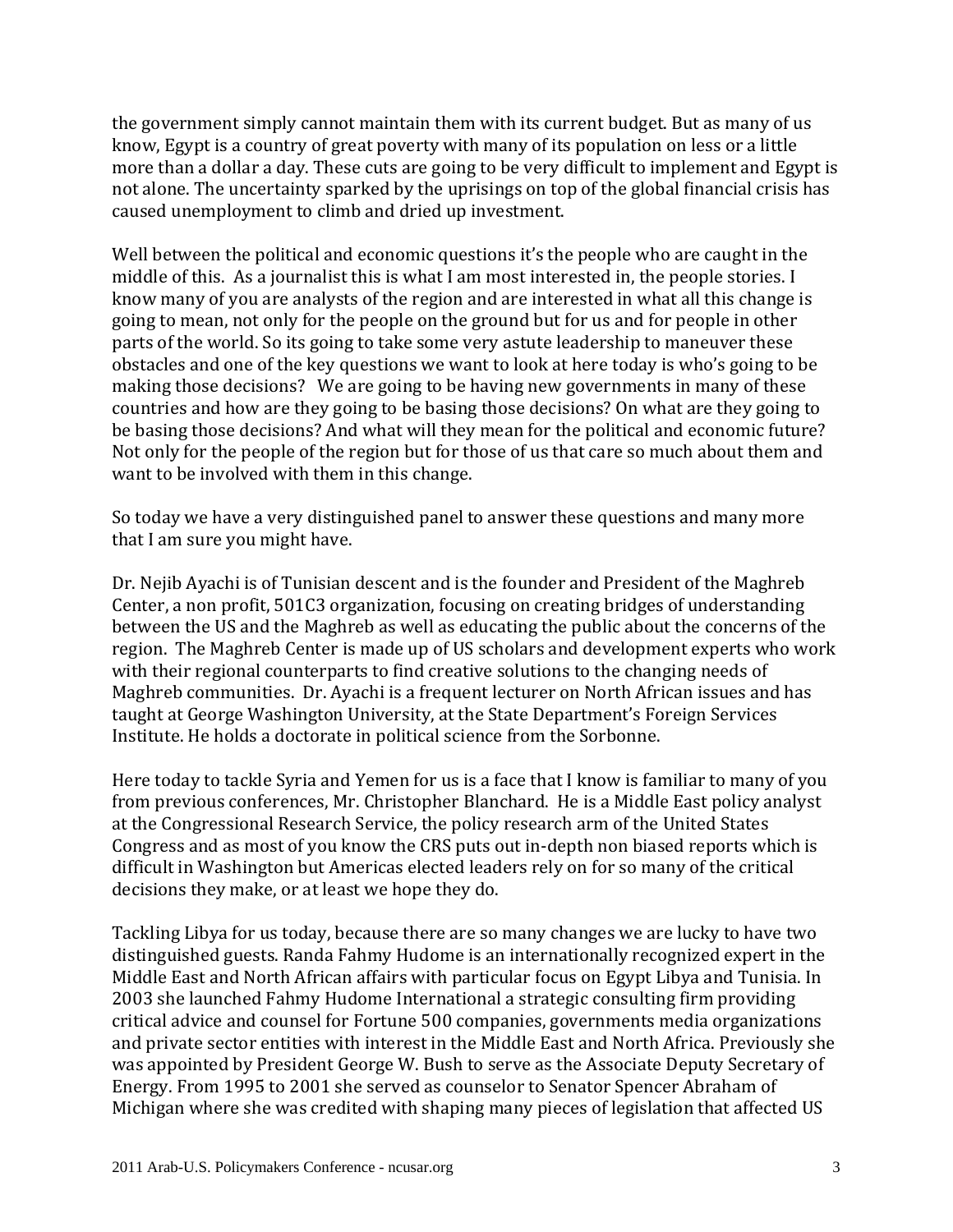interests aboard including financial assistance to US allies in the Middle East. Ms Fahmy Hudome received her Jurist Doctorate from Georgetown University Law Center.

Also joining us to discuss Libya is Dr. Esam Omiesh. He is Director of the Libyan Emergency Task Force and political director of the Libyan Council of North America. He was recently appointed as the Libyan Embassy liaison to the Libyan American community. Dr Omiesh is a graduate of Georgetown University where he earned degrees in international relations and biology. A physician and the chief of general surgery division of Inova Alexandria hospital, Dr Omiesh has just retuned from a three‐week medical mission to the western mountains of Libya where he was also able to visit a newly liberated Tripoli.

Dr. Michelle Dunne will be joining us shortly, for those of you who are not familiar, she is the Director of the Atlantic Councils Rafik Hariri Center for the Middle East, she served in the White House on the National Security Council staff, on the State Department Policy Planning Staff and in its Bureau of Intelligence and Research and as a diplomat in Cairo and Jerusalem. She co chairs the working group on Egypt a bipartisan group of experts established in February to mobilize US government attention to the forces of change in that country. Dr. Dunne received her Ph.D. in Arabic language and linguistics from Georgetown University and I think we are going to start, where everything started, in Tunisia with Dr. Nejib Ayachi.

**[Dr. Nejib Ayachi]** Thank you very much. It's really an honor to speak, to talk about Tunisia and its quite a challenge because everything started there. By everything I mean the revolution, the Arab Spring. I understand I have eight to nine minutes so I have been told that I should provide the audience with a few facts about Tunisia itself. Because it's little known in the United States. It's a small country of about ten or ten and a half million inhabitants, it's ethnically and religiously homogeneous unlike other neighboring countries. This is not a tribal society. It is not ethnically divided. This is to answer someone from the audience that asked me that question a few times early on.

Tunisia benefits from, we can say that Tunisia is what we call a nation state, the process of building a state in Tunisia started in the 19th century by the various rulers and reformers. There is in Tunisia a state of government that, even during the revolution that functioned, that worked, that delivered services and so one. Tunisians are all Sunni Muslims of the Malachite rite. [Arabic] in Arabic, with a small Jewish community which has been there for centuries.

After independence from France, Tunisia was French protectorate from 1881 to 1956, it became a republic. Previously it was ruled by a bayh, a monarch, independent but formally under Ottoman suzerainty. The first President of the Republic of Tunisia was Habib Bourguiba, the father of modern Tunisia, was fiercely secular and he adopted the French version of secularism called "[French]" which is much perceived as quite excessive. This excessive secularism is considered as having contributed to the emergence of the Islamist movement in Tunisia incidentally in the '80s.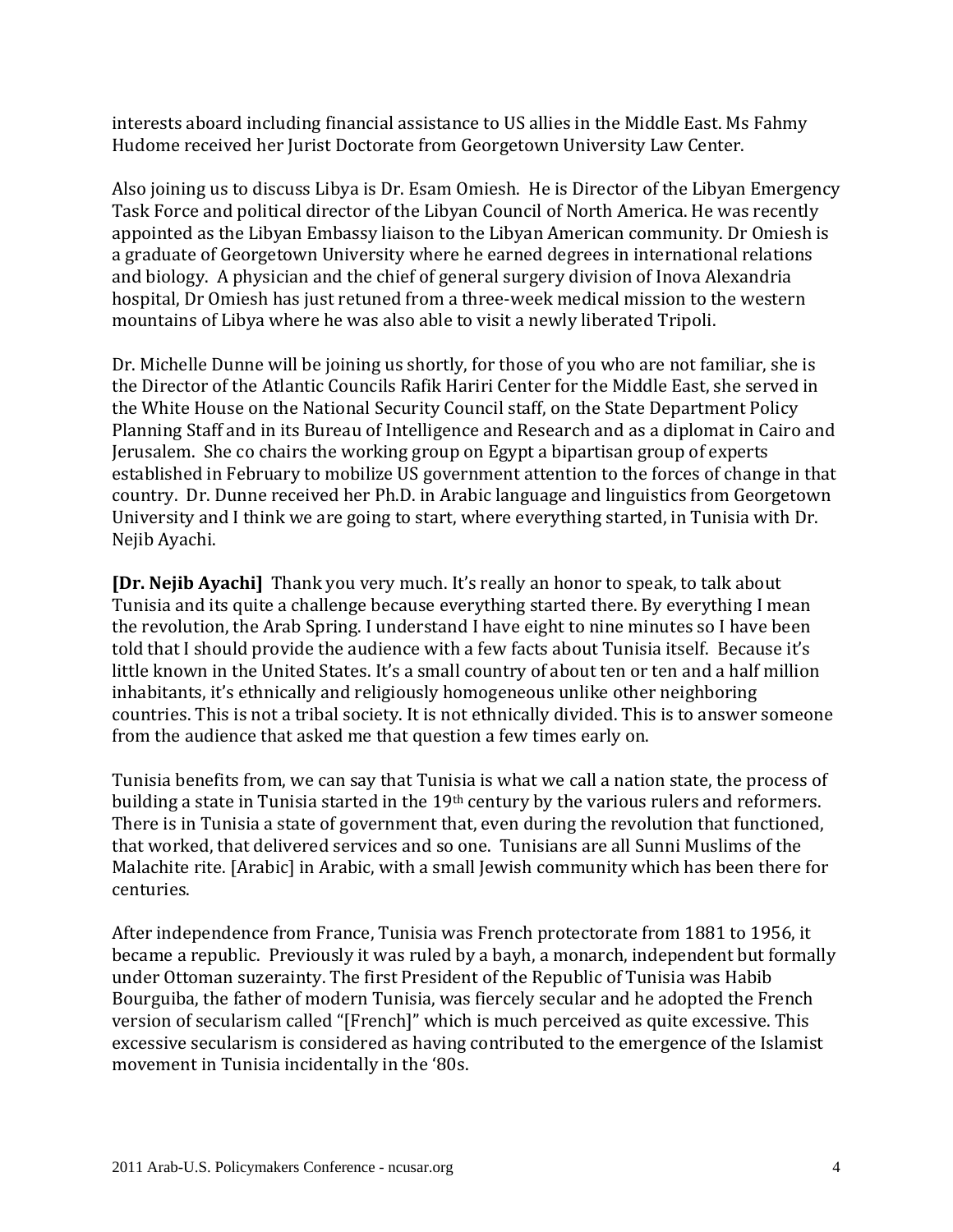It's the same kind of secularism that inspired Kemal Ataturk in Turkey. Bourguiba was an enlightened autocrat who remained close to the West throughout his career and instituted a one party political system, invested heavily in education and promoted women's rights. Women currently, thanks to Bourguiba, share practically equal rights with men, with the exception of inheritance but this is under discussion and it might not remain so in the foreseeable future. And he endeavored to modernize and develop Tunisia's economy, an effort that was pursued under Ben Ali who succeeded him through a bloodless coup for senility. Bourguiba was too old and Ben Ali was brought to deal with the growing challenges posed by the Islamists and Ben Ali took advantage of it to depose him and replace him. And he kept the modernizing work, efforts of Bourguiba, including the economy, so he kept modernizing the economy of some time. So Tunisia for many years for the past 10‐15 years enjoyed something like 5% of economic growth despite limited resources.

This is not an oil producer country. There is a little bit of oil but not much. The economy is rather based on tourism, phosphates, agricultural products and light manufacturing. However the relative wealth that was generated by Tunisia's economy left behind large segments of the society especially in the hinterland of the country. While coastal areas benefitted much more from public and private investments, especially in the tourism sector. So the combination of economic development and widespread education contributed to the creation of a relatively large middle class in Tunisia. And also produced many college graduates that the economy eventually could not absorb. At least the economy the way economic development policy where the kind of economic development policy that were chosen were not able to provide enough jobs for all the young people, especially those who are not well connected, basically who live in the hinterland, and there are quite a few of them. But they also have an education…

Ben Ali ruled Tunisia for 23 years until recently and he relied on, I think it's a well known fact now even by those who don't know much about Tunisia, he instituted a police state. Tunisia was truly the example of a police state. He cracked down on all opposition, Islamists and secular, but despite the heavy‐handed crackdown by his security apparatus he kept he was consistently challenged. His grip on power was consistently challenged by human rights groups, by the union and women's groups.

So the… his regime became increasingly corrupt with time until … so the combination of I think the economy the impact of the worldwide economic crisis that increased the number of unemployed youth, the fact that he himself became more and more corrupt, more and more authoritarian, this has triggered an uprising on the part of young unemployed people in the hinterland primarily. But soon they were joined by other young people from the coastal areas, from the and the union supported them, and eventually the middle class took it to the streets, and they demonstrated against Ben Ali asking him to leave. Telling him that they have had it with his 23 years of autocracy. With the pressure, from that kind of pressure indeed pushed him to leave Tunisia and he found refuge in Saudi Arabia. He was granted asylum there on January 15th of 2011.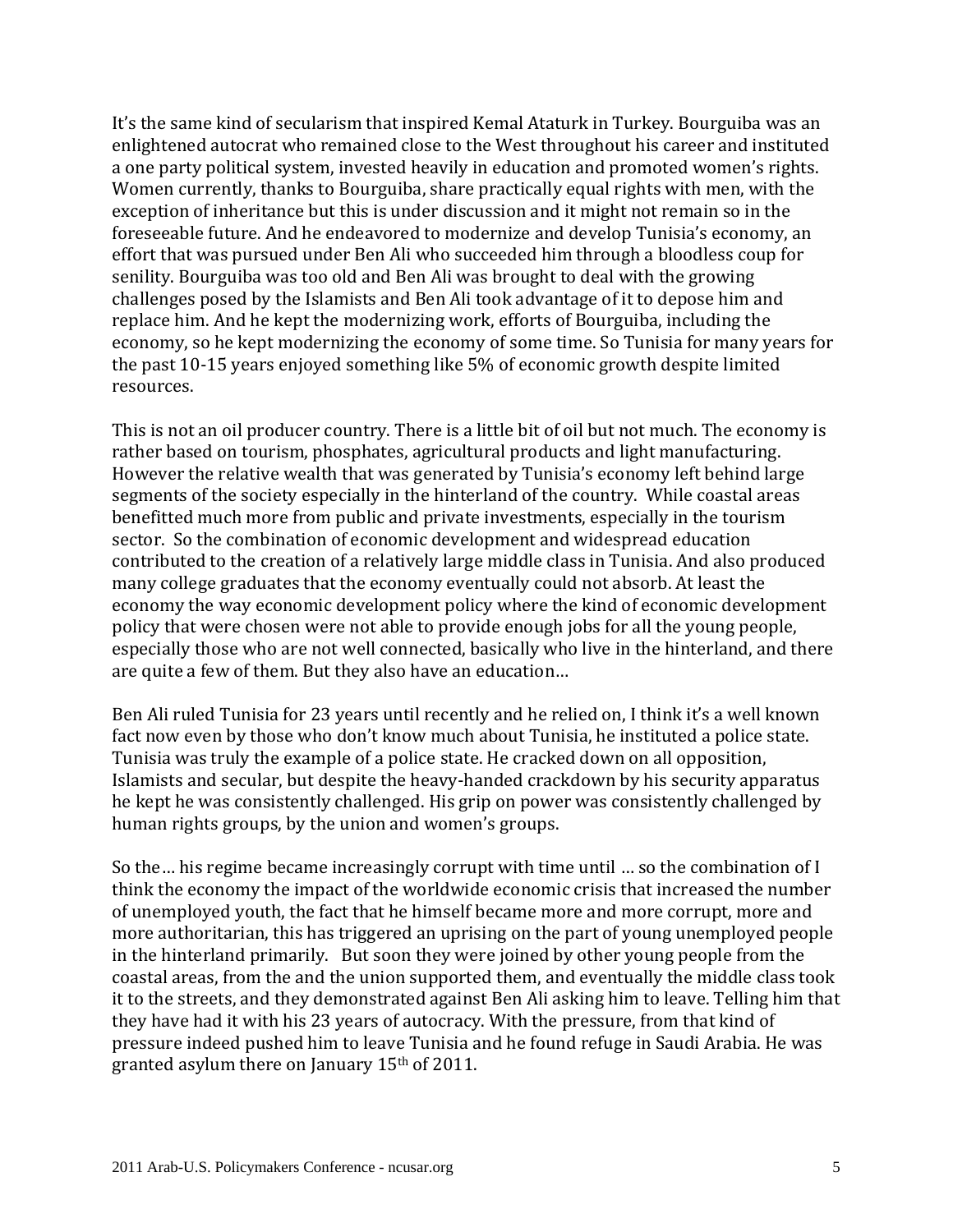What happened after that the if you are interested in knowing how we went a caretaker government was asked to run Tunisia, to administer Tunisia because the constitution says that when the President cannot work effectively, when he is unable to perform his duties, the Speaker of the Parliament should step in and take over, which happened and he nominated a Prime Minister. He kept the former Prime Minister, Ben Ali's Prime Minister the first transition government was composed of members of the previous cabinet. This didn't work. There was tremendous pressure from the street, from the young people's movement who started the revolution from the point they had to come out and designate new position in government. This one composed of technocrats and independent personalities and some members of the opposition in Tunisia. And they ran the government for some ten months until recently and they organized elections for the constituent assembly. The elections took place last Sunday. I am sure you have heard the Islamists were the, the Ennahda Party, the name of Islamist party in Tunisia, won a majority of the seats in the Parliament.

Immediately followed by three to four secular, three center left-center right secular parties, so Ennahda has the majority of the votes, of the seats but not the absolute majority. Therefore they cannot govern alone. They have to work within a coalition. They have to bring about a coalition so that they can govern, until new elections in a year or so, until or well after drafting a new constitution and calling for new elections parliamentary and presidential elections in more or less a year from now.

So this is where we are today. I anticipate questions about the Ennahda. Who are they? How did they get there? We can talk about that later maybe a little more, but I can tell you they have been around for some time. They are deeply rooted in Tunisian society as a matter of fact. They have been around for some time. Ben Ali, Bourguiba cracked down on them but Ben Ali's crackdown was very harsh. They were arrested by the thousands. They were tortured. They were put in jail, many of them went into exile.

So why did they Tunisians vote for them? Well they this kind of sympathy that they benefitted from because they went through all this harshness. They were also reassuring. They did not they don't want to install a Caliphate in Tunisia. They don't want to install an Islamist state. They don't want to role back women's rights, but they are reassuring. Tunisians like many people in the Middle East, the Arab world, Muslim world are religious becoming more and more religious. The Islamists also appeal to false piety and populous politics. They do that elsewhere and they do that in Tunisia. And that has paid off. They appeared to be different from the previous political elite, the other political elite, maybe less corrupt. That very, very broadly is the appeal of Ennahda, where they come from.

**[Salan]** Excellent, thank you.

Christopher Blanchard.

**[Mr. Christopher Blanchard]** Thank you everyone. A special thanks to Dr. Anthony and the Board of the National Council for inviting me back to this years conference, its my pleasure to be here again.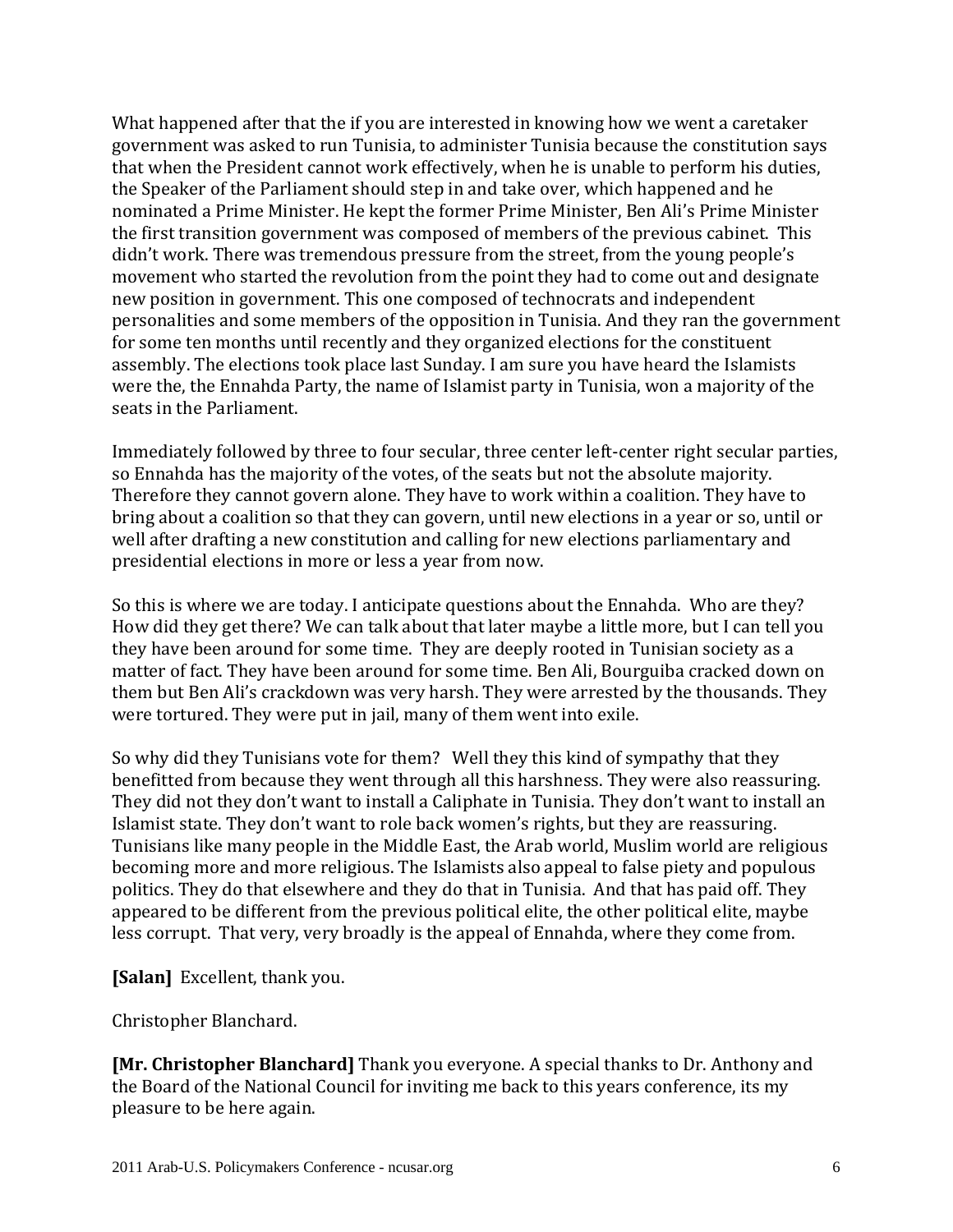My remarks and answers today will be in my personal capacity and do not reflect the Library of Congress or the Congressional Research Service. Time is short and our organizers have asked me to cover events both in Syria and Yemen, two of the most complex uprisings to emerge in the last year. I think there may be a door prize waiting for me, but in all seriousness the task at hand here pales in comparison to what the people of those two countries are facing and the threats to their daily security.

These countries present a long-term policy challenges and created sharp debates prior to the events of the last ten months and now both appear to be teetering on the brink of a broader conflict. In order to address these complexities within a short amount of time, I will briefly identify some key actors, summarize current positions and recent events, and discuss a few core challenges and options for each.

In Syria as you know the government of Bashar Assad and the Syrian military and security forces continue to confront a broad national protest movement demanding first an end to the violence and broad security crackdown the government is perpetrating. The opposition remains divided in its demands with regard to dialogue, political reform and regime change although it is united in its calls mostly for President Assad to step down. Again President Assad and his supporters are all but intransigent in the face of those calls and about immediate opening of dialogue. They are accusing the opposition of increasingly using terrorist tactics and armed force and also being agents of foreign agendas. Things that we heard in other conflicts, Libya in particular.

In recent weeks the government has renewed efforts to coordinate mass demonstrations to show support for itself, an attempt to show strength. But overall we see a shift away from the mixed approach that the regime took early in 2011 toward a confrontational approach towards protestors responding to defections from military forces with force, and directly targeting prominent activists that are identifying themselves with emerging opposition coalitions.

Across Syria this week opposition activists have supported a call for a general strike, but overall opinions appear to be darkening for prospects of dialogue and a peaceful resolution to the conflict. Local coordination councils remain active in many areas, and constitute an informal network for the opposition, however as I mentioned today a nationally coordinated and unified opposition has not fully emerged. Rather two coalition groups one based in Syria and the other operating mainly in neighboring Turkey are seeking to shape the political agenda of the opposition.

The Syrian National Council emerged informally in August then formally in October in Turkey and brings together a range of external activists along with representatives of the Damascus Declaration Forces, the Syrian Muslim Brotherhood and the Syrian Revolution General Commission. They've distinguished themselves most recently by calling for the immediate protection of Syrian civilians which many inside Syria and internationally are interpreting as calls for a more forceful intervention if not military intervention.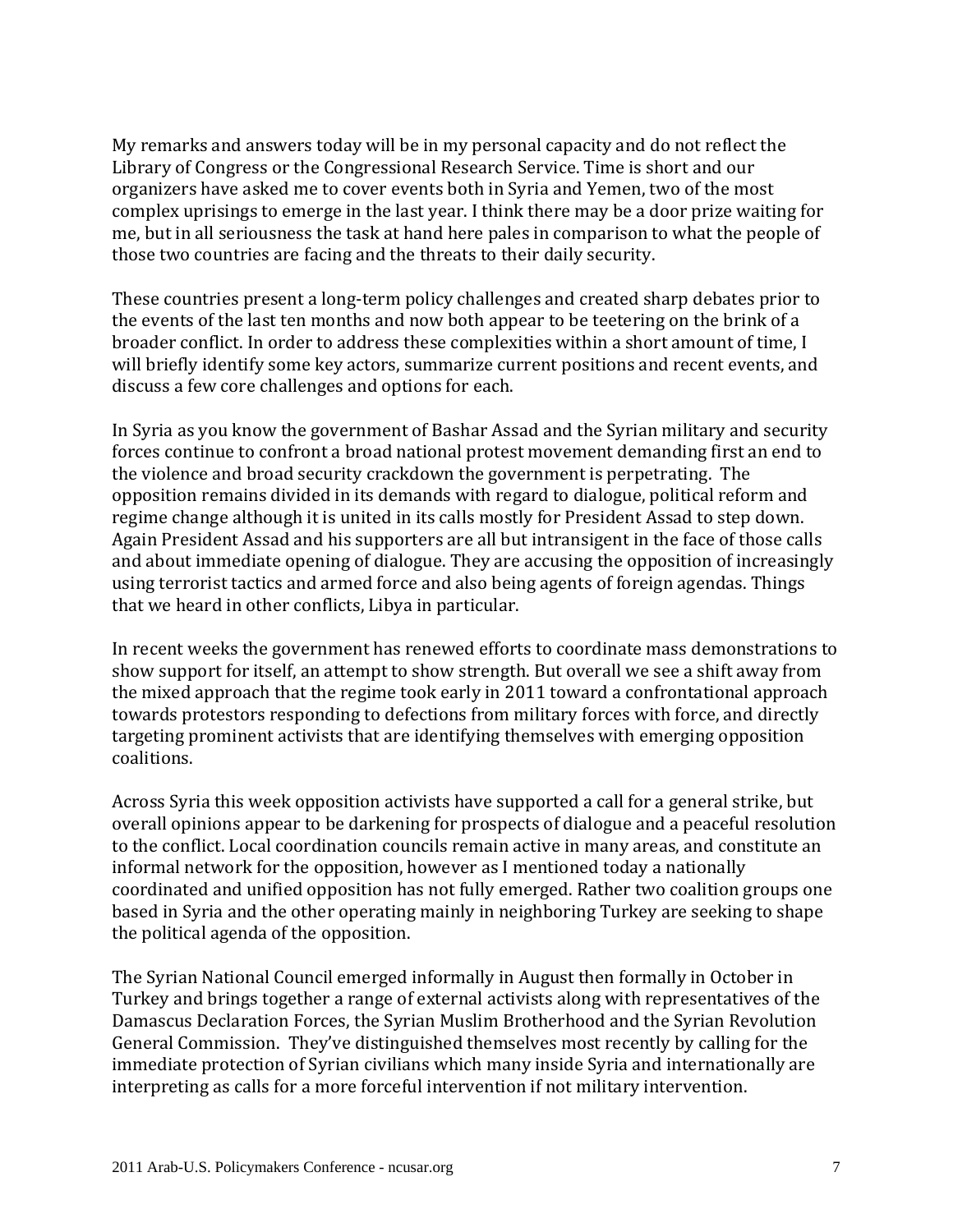They also have a strong belief that dialogue with the Assad government is not possible or likely to be fruitful. The National Coordination Commission for the Forces of Democratic Change is the internal coordination body for the Syrian opposition. They consist mainly of leftists groups, Kurdish activists and organizers who are associated with the issuance of the 2005 Damascus Declaration. They've distinguished themselves most recently in their categorical opposition of external military intervention, and for maintaining the prospect of dialogue with the regime, of course, following an end to the use of force against civilians.

As I mentioned reports increasingly suggest that dissident military personnel and officers acting under the organization of what they are referring to as the Free Syrian Army, or the Free Officers Movement are actively targeting government security personnel with small arms, grenades, rocket propelled grenades and other low level attacks. These forces, active forces are rumored to number several hundred but precise verifiable estimates are not available and reports about larger numbers of defections from military units are widespread. In fact thousands of military personnel may have defected during the uprising thus far.

As is obvious the United States, the Arab League, Turkey, Iran, Russia, the European Union and China are the key external actors in the crisis. The joint veto of the proposed United Nations Security Council resolution on Syria signaled important divisions among these parties particularly within the permanent five members of the Security Council. More recently Arab League engagement with President Assad and his government has resumed in hope of achieving a cease‐fire and opening a national dialogue, and as I indicated Syrian opposition groups remain split on the question.

In the interest of giving due time for Yemen I will save challenges and options in Syria for discussion there will likely be questions about that.

In Yemen President Ali Abdullah Saleh's return to the country has coincided with a sharpening of the confrontation there between his government and security forces controlled by his family and loose alliance of political rivals on the other side including the Al Akmar [phonetic] family, General Ali Mousin [phonetic] and his first armored division and the opposition joint meeting parties coalition.

The struggle between these two factions is now overshadowing the popular opposition movement that emerged early in the year and that was rooted in a new wave of youth activism, inspired by regional developments and a corresponding reinvigoration of established opposition groups. On the periphery, Yemen's three persistent civil conflicts continue to complicate matters further. They threaten the unity of the state and they are creating arenas for political rivals both internal and external to seek advantages.

In Yemen's north, supporters of the Al‐Houthi movement in recent months have clashed with opposition supporters from the Aslaf party and tribal pro-government tribal elements in Al Jawf province. In the South, southern independence activists have declared solidarity with northern protestors but have also increased their organization and activities with mass‐protests that were in the news this week, only the most recent example of that. In the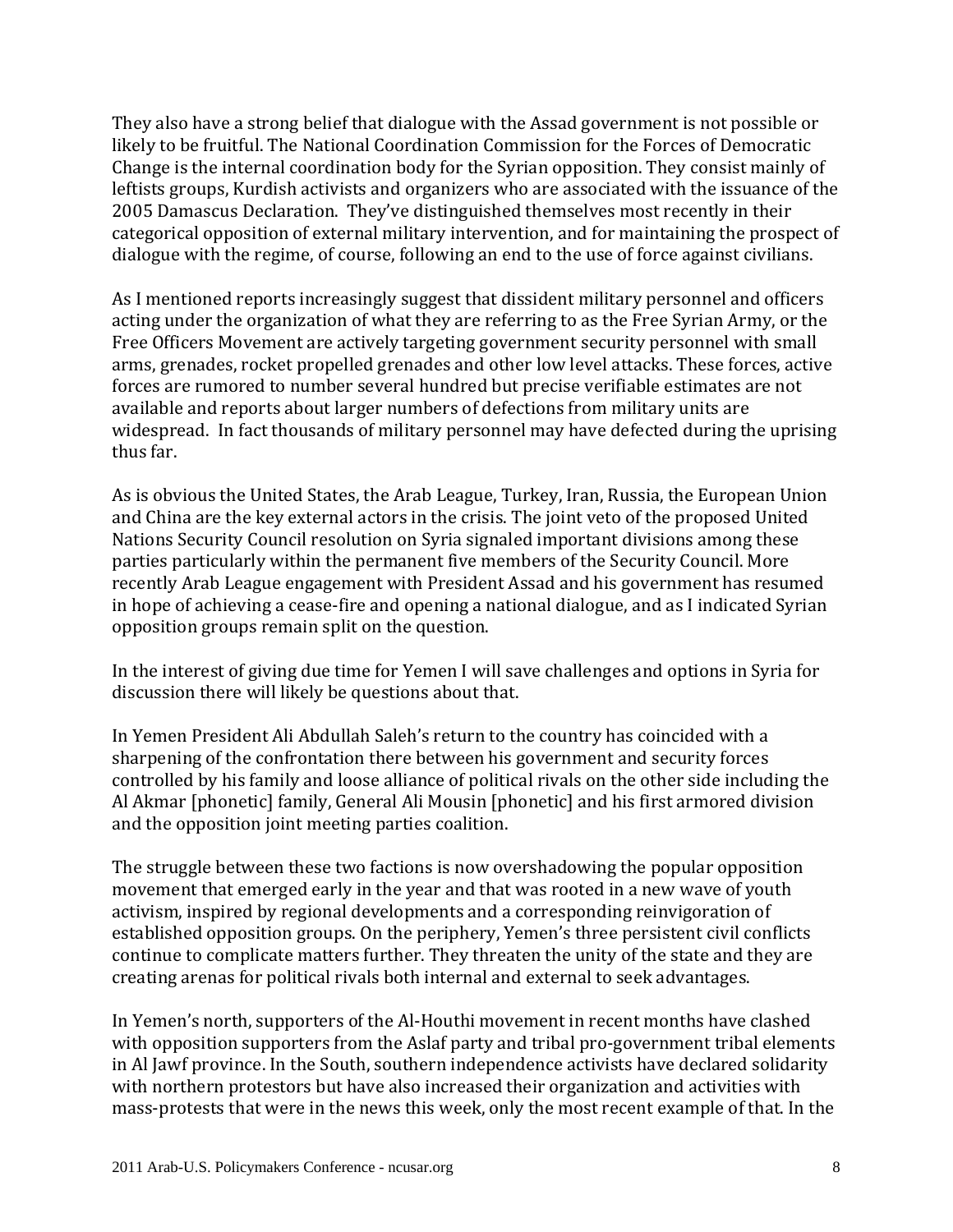Governate of Abyan hundreds of Islamist militants many of whom identify or are affiliated with Al-Qaeda in the Arabian Peninsula or its sort of new on the ground format organization called Ansar Al Sharia. They've attempted to seize control of the Wadi‐Bannah region, which includes the towns of Jahr [phonetic] and Zinzhibar [phonetic] tying down members of several Yemeni army brigades numbering in the thousands. Those army brigades have been all but abandoned by the central government and have faced difficulty in combating a smaller number of Al‐Qaeda affiliates.

In light of increased fighting and shelling in civilian areas in the capital and other cities recently, calls for an immediate resolution of Yemen's conflict have increased. This is evident in the adoption of Security Council Resolution 2014, which calls among other things for a settlement agreement on the basis of the GCC agreement negotiated in the spring of 2011.

At present, President Saleh once again stated his willingness to sign the GCC agreement, something he's reneged on several times thus far this year. While some reports are now suggesting that he has submitted a series of amendments designed to postpone his resignation until the election of a new president, conditions that would be all but unacceptable to the Yemeni opposition groups that have emerged.

The United States is now calling for an immediate transfer of power, in line with the United Nations Security Council Resolution and the GCC plan. Overall, the situation in Yemen is characterized by a sort of familiar story. It's a balance between short‐term needs of external powers versus the long-term risks of state collapse and failure. The difficulty at present is that Yemen's persistent zero-sum political conflict between the two main political factions in North Yemen is now preventing any resolution either of the short‐term needs and is actually exacerbating the likelihood that the international community and the Yemeni people will face the worst of the long-term risks.

Thank you.

# **[Salan]** Randa.

**[Ms. Randa Fahmy Hudome]** Thank you. I'd like to address the relationship with Libya and particularly the United States relationship with Libya from a historical perspective and then Dr. Omiesh is going to pick it up, I think, during the revolutionary period because he's been on the ground there recently and has some terrific real time information. In the interest of transparency, my role in Libya actually comes from my professional experience there. As Jenny mentioned, I served in the Bush Administration from 2001‐2003 and so I saw some of the inside mechanics about how the rapprochement came about with Libya. ]

But after I left the Bush administration, I was actually employed by the government of Libya to help them solidify the relationship with the United States and actually come out of the cold and come back into the international community. After I completed that task, I then took on the task of representing international companies in Libya. So today I'd like to talk a little bit about the historic relationship and how we got to where we are today, and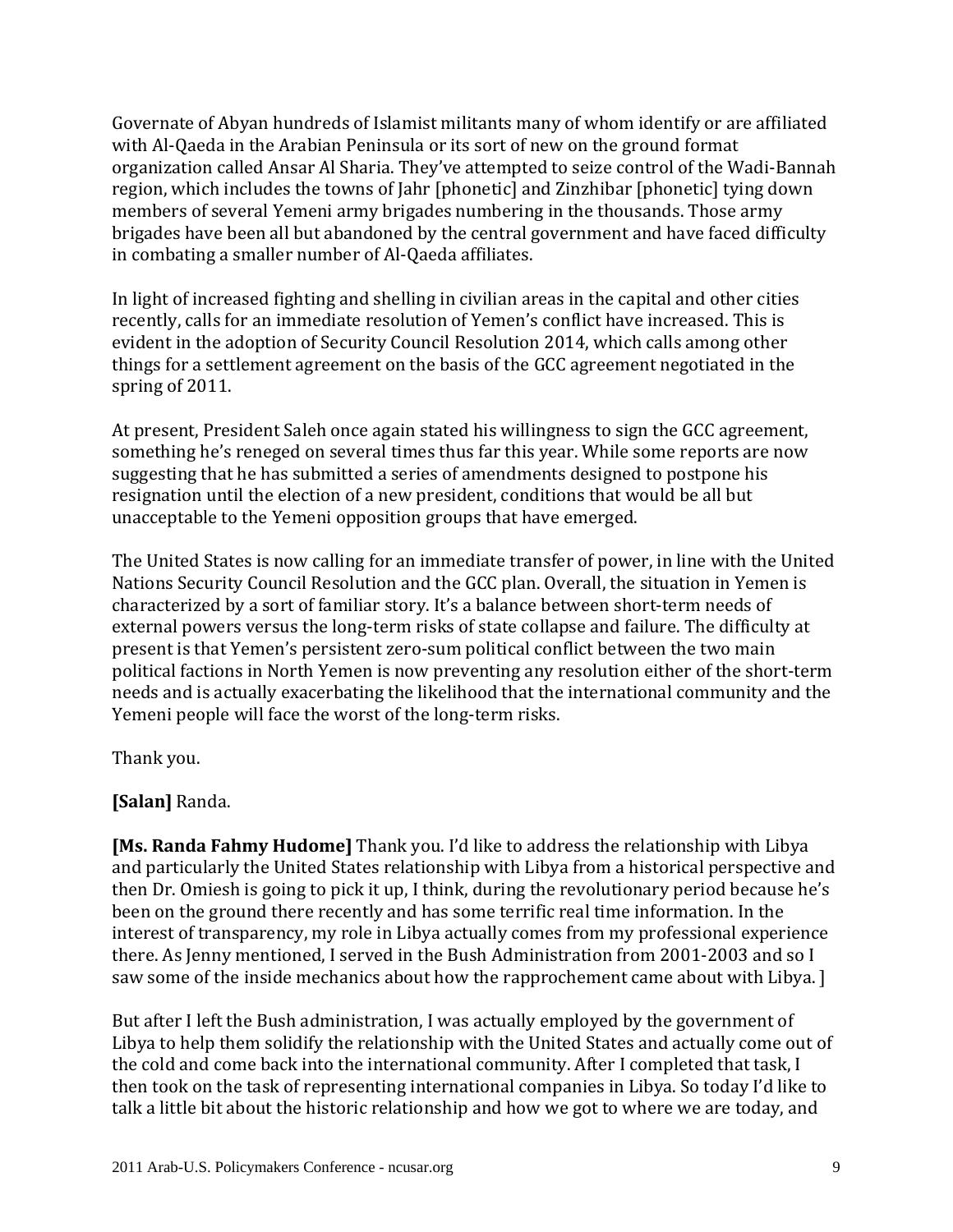also about some of the concerns that businesses may have in Libya, pre and post the revolution.

So historically, without going through too much history, I think we all know through the 1980s and the 1990s, the Libyan‐United States was one of a pariah relationship. Libya certainly having taken on through its leadership acts of terrorism throughout the world, but in particular, there were many cases of terrorism that affected U.S. citizens including many of you may remember of course Pan‐Am 103, they blew up UTA, Egypt Air. They also had a hand in the La Belle discotheque bombing, along with other international acts of terrorism, of course then causing both the United Nations, as an international body, and the United States to impose sanctions. Of course the UN sanctions were multi‐lateral. The US sanctions were bilateral.

We then moved into a period of what I call thawing. And this was, you know, you have to harken back into your memory. This was post-9/11. The United States was in a totally different mindset when it came to its strategic relationships in the Middle East. We were hell-bent on catching Al-Qaeda and destroying them, and anyone in the region who would cooperate with us, was, in essence, valuable. And Libya fell into that category.

Many people do not realize that Gaddafi actually stepped forward rather quickly after 9/11 and offered his cooperation because he was very good at pushing down Al Qaeda, particularly in Libya, because simply and purely, they were competition to his power. In that period from 2001‐2003, the British were actually heavily negotiating with the Libyans on a variety of issues, but in particular, trying to bring them back into the international community, which the Libyans pretty much wanted. It was only in this context of negotiations that, in the end, the British brought the Americans in because at some point, the Libyans were ready to put forth a compensation package for some of their terrorist acts, including Pan Am 103, but also in the context of these negotiations, they had offered to give up their WMDs. Now some people will say it was because of Iraq. Harken back, we invaded Iraq in the spring of 2003, under the auspices that Saddam Hussein had weapons of mass‐destruction. Some say Gaddafi didn't want to be next. Whatever the case was, it was in those negotiations that the Libyans voluntarily came forward and gave up the WMDs. It was in the Fall of 2003 and it was Bush Administration diplomats who negotiated that deal.

Now the often talked about deal is talked about in the terms of WMD relinquishment. What really happened was that the Libyans said we're going to give up our WMDs, but, the United States, you cannot push for regime change. And we made that deal. The United States made that deal. Did we know that Gaddafi violated people's human rights and was bad to his people? Absolutely. But when you look at what our strategic importance and priorities were, our priorities were to rid rogue nations of weapons of mass destruction and we cut that deal.

Now somewhere in that period of thawing, moving into rapprochement there was what I call a period of lost‐in‐translation. So in those negotiations, the Libyans believed that as a result of giving up their WMDs, they would all of a sudden be accepted by the international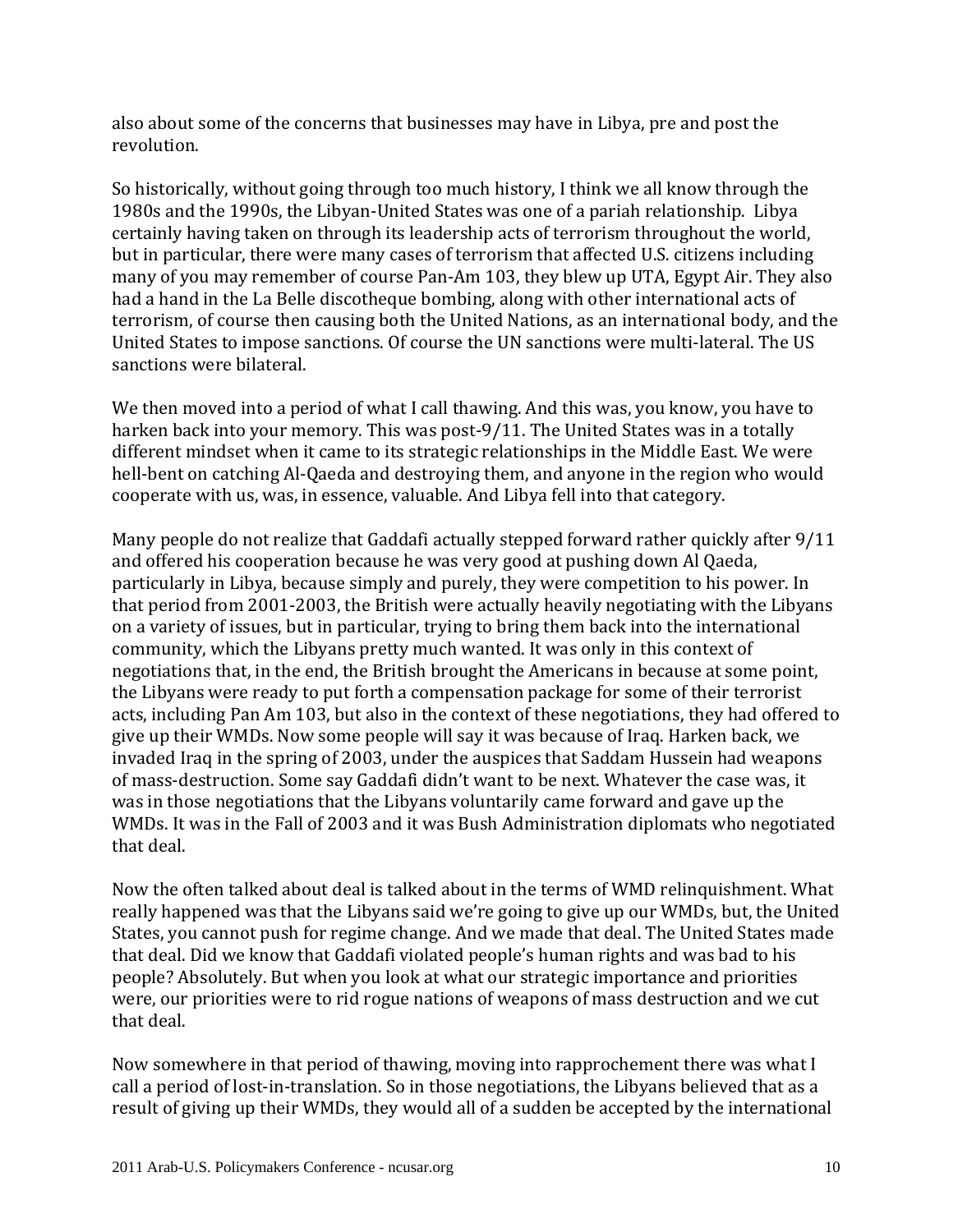community, and that some how, magically, they would be taken off the U.S. list of terrorist countries. In fact, we did remove those WMDs from Libya, and they were, they had the WMDs, in fact they were put on display at the Department of Energy's facility in Oak Ridge, Tennessee for all to see. And this is what I start to think was the beginning of the problematic relationship. And I like to describe the relationship as a cold marriage between a husband and wife who only stay together for the sake of the kids.

We then moved into what was called the "moving the goalpost period," which went from 2004‐2006, and I worked intently on this. The Libyans thought that they should be removed from the terrorism list. They were doing everything the United States wanted them to do. They were cooperating on 9/11. They were cooperating on intelligence matters. In fact, we had some flights going directly from Guantanamo to Tripoli and you can decide what it was that was going on there. And so they were also cooperating when it came to Al‐Qaeda and stomping out Al‐Qaeda in North Africa, in the region. So the Libyans really didn't understand why they were not being taken off the terrorism list, and I call this the "moving of the goalpost period" because when I would go and meet with administration officials and say, "Okay, tell me why Libya's not coming off the list," they would give me five reasons. And they would go something like this: Well, first, they're not cooperating enough in Iraq. They're causing us problems in the Palestinian territory. They tried to assassinate then Crown Prince Abdullah of Saudi Arabia. And then when the Saudis forgave the Libyans, you kind of would think that would have fallen off the list. And what happened was that list of five kept changing, and then something else would get inserted, and then something else would be pulled back. And so the Libyans became very frustrated by this process. Mixed in with that, of course, was the ongoing and continuing negotiations of many of the lawsuits and the financial compensations for Americans and their families who were killed in those terrorist acts.

We then moved into the last period, which was "off the list." So finally, in 2006, through a great deal of back and forth and disagreement within the Bush Administration itself, President Bush, through declaration of Secretary Condoleeza Rice, removed Libya from the terrorist list. From my perspective, and from most foreign policy watchers, it was a huge achievement. It was the first time a terrorist country had ever been removed from the terrorist list through diplomatic means.

Iraq was removed from the terrorist list. Why? Because we went to war with Iraq, and that's how we got them off the list, because we invaded Iraq. So it was a huge foreign policy achievement, but you rarely heard a Bush Administration official speak about it. It was not talked about as success. It was never discussed openly. And it was almost again, like this cold marriage, or in essence, a man who's hiding a secret girlfriend in the closet and doesn't want to bring her out.

So the Libyans' attitude was 'too little, too late.' The Americans were extremely uncomfortable with the relationship. Why? Because Gaddafi was still in power. Because we cut a deal, we allowed the regime to continue. And so what happened was we moved into a post‐Bush period, into the Obama Administration where they in essence inherited the Bush administration policy. What to do, what to do? Similar "uncomfortableness."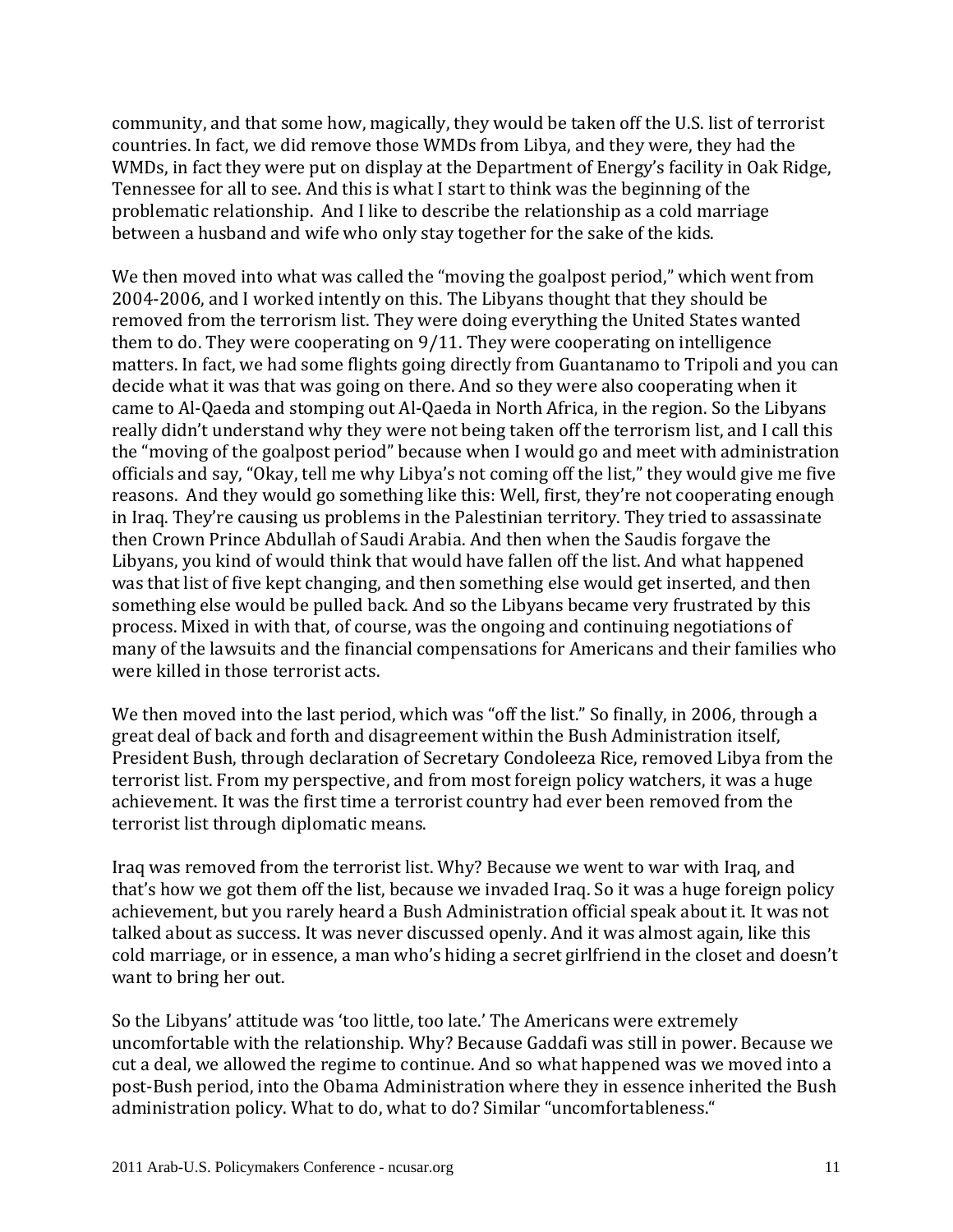And you saw it again, with the issues that raised itself, with the compensation for the families of Pan Am 103. You saw the embassies opened between two countries, but then you saw the release of Abdelbaset al‐Megrahi and his hero's welcome back to Libya, complicating this relationship again. And then of course you saw the spectacular antics of Gaddafi at the United Nations, which embarrassed the Obama administration and put them in a very, very difficult position.

Flash forward into the revolutionary period, and Dr. Omiesh is going to cover this, but I look at some of the issues with respect to that period, even, the first and most important decision that was made relatively without disagreement was the NATO military action, which I think the United States took the right move at and stepped forward on that. And also the Arab League deserves a great deal of kudos for their actions, which were quite historic. But if you remember, there was also this difficult time period about recognition of the Transitional Council, and I remember thinking to myself, boy I don't miss those days, how frustrating it must have been for the Transitional Council to have to go through this again where the Obama Administration was dragging their feet on recognition.

There's also the issue, and it continues today, of the frozen assets, so you know, it's this difficult, difficult relationship, and my hope is in the future, and I hope in moving forward, this relationship becomes more of a warm marriage, if you will, because the husband and wife go to marriage counseling.

As far as the future outlook goes, I want to touch upon three different sectors: energy, defense, and business. What I foresee, and I worked a lot in the oil and gas sector, I foresee a very bright future. Frankly, when I was at the Department of Energy, our intelligence on the Libyan energy supply was not very good. We really didn't know what they had. From there until now, they're certainly, they were up to about 1.6 million barrels a day. I predict that they will get back up to that fairly quickly, more quickly than most analysts predict. And the reason why is the Libyans have always run their national oil company quite well. Also there's been very minimal damage to the infrastructure there, and they were very, very good at up and running when the revolution broke out, and as you heard earlier today, I think there's a bright future there. I know the Libyans were extremely interested in solar, nuclear, water desalinization, so I think there will be a bright future there as well.

I'm going to make a little prediction for all of you folks who are in the defense industry, and this is based upon some knowledge that I have from previous occurrences. I know that Africom, which many of you know is the joint‐command for Africa, is looking for a new home. Over the years, Africom actually visited Tripoli twice to take a look at the geopolitical location of Tripoli. It's extraordinary when you think about it and look at it in a map. But there was a great deal of hesitation as you can imagine by the Libyan government to welcome in the US military, particularly after the history, frankly, in Iraq, and again, harkening back to the cold marriage that the two countries had.

Along with these visits, and the search for a new home by Africom and a strategic location, of course we have the old air force base, Wheelus Air Force Base, which actually, you know,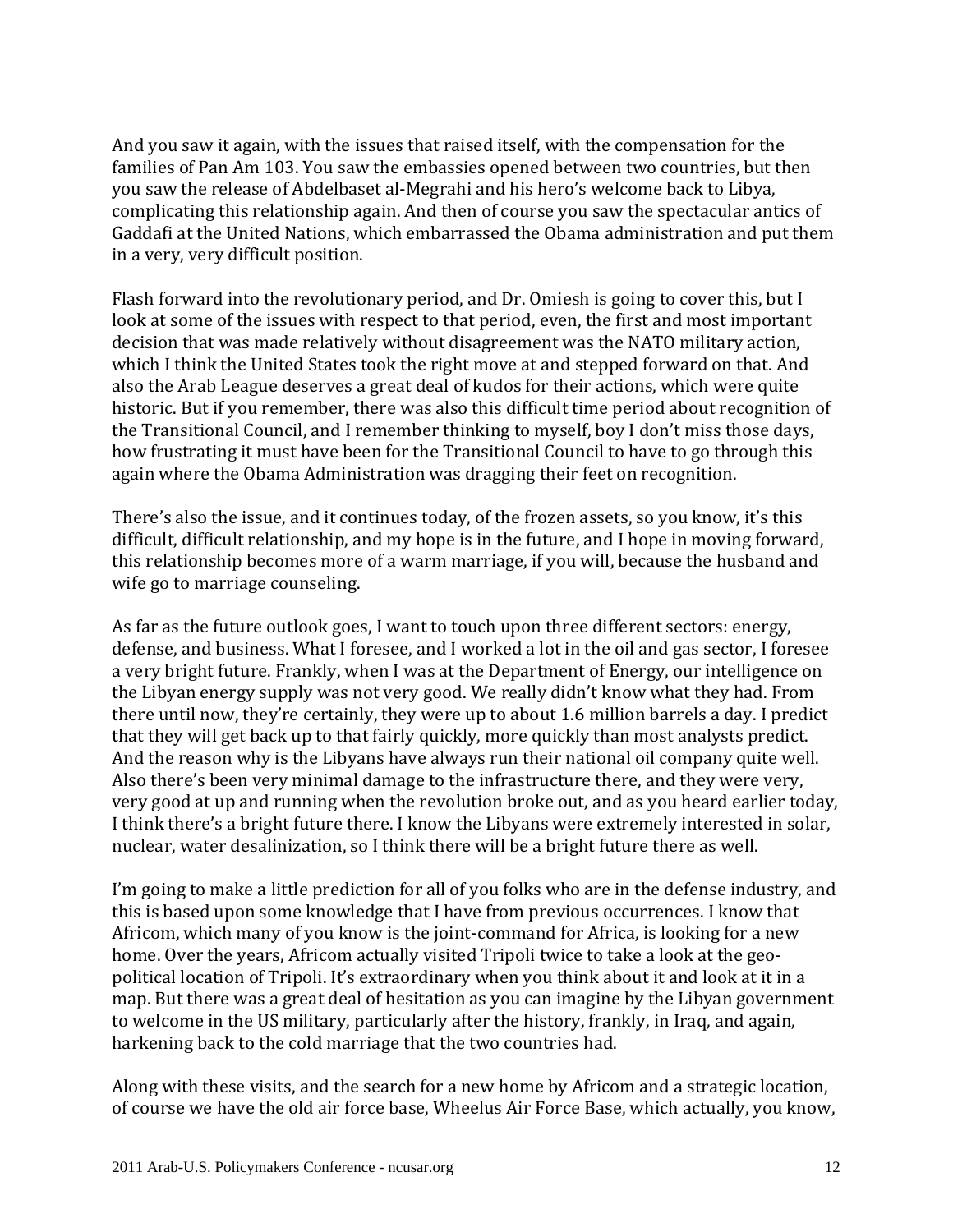is still there. It still has its golf course on it. But that could be revived easily. And I do think that, keep your eye out for that. I think that that would be productive for the military to take another look at Libya, particularly in light of the Libyans' appreciation of NATO action in Libya during the revolution and the US's extraordinary role within NATO.

And last but not least, on the business end, for those companies that tried to do business prior to the revolution, there were difficulties and these difficulties still remain. And I would certainly want to see the Libyans do something to help develop a more transparent business environment that includes who do to business with, to actually be respectful of many of the laws in the United States that are required for companies to do business in a foreign country, including the Foreign Corrupt Practices Act. The questions of who will sign a contract? Who will actually pay for that contract? What government official has the authority to move forward on these contracts? And of course the all‐encompassing transparency and rule of law. But as I mention, I am very hopeful for the future, and certainly looking forward to Dr. Omiesh's comments on what's going on, on the ground right now. Thank you.

**[Salan]** Before Dr. Omiesh starts, I'd just like to remind everyone you can write your questions down on those wonderful note cards and we can take them up here. People are going around to collect them, so if you have your questions, you can just jot them down and we can get them to our panelists.

Dr. Omiesh.

**[Dr. Esam Omeish]** Thanks, Randa, for a wonderful beginning. I'd like to, in fact, take Randa's lead in moving on the discussion and certainly what happened in Libya in the past eight months is nothing short of historic and one that has come at the heel of many other significant developments in the region. Nonetheless, the Libyan experiment in and of itself was quite tremendous, and for Libyans as well as for the world watching, it has culminated into an experiment that has every reason to be successful and much to be looking forward in the future, while at the same time facing a great deal of challenges.

This is a time when the international community has come together. The leadership of the U.S. was certainly evident in the beginning and certainly very palpable throughout the whole ordeal. The Arab League has played a central role in driving the process and of course the UN has been the place where all of this action has come together and synthesized towards what we saw.

Along with it, we saw the unique role that certain nations have played, certainly our partners in the Arab world as well as nations in Europe and the likes, and then, with all this, you saw a whole population, a whole people, rise and while they attempted everything to do peacefully at the beginning, they were brave enough to face the bullets and the armament that was directed against them, eventually having been forced to take it on and certainly rose to the challenge to be able to defeat Gaddafi's militias and be able to affect the real change on the ground. So many factors came in together in this historic revolution, if you may, and these events. And so the challenges are vast, and what we construct of what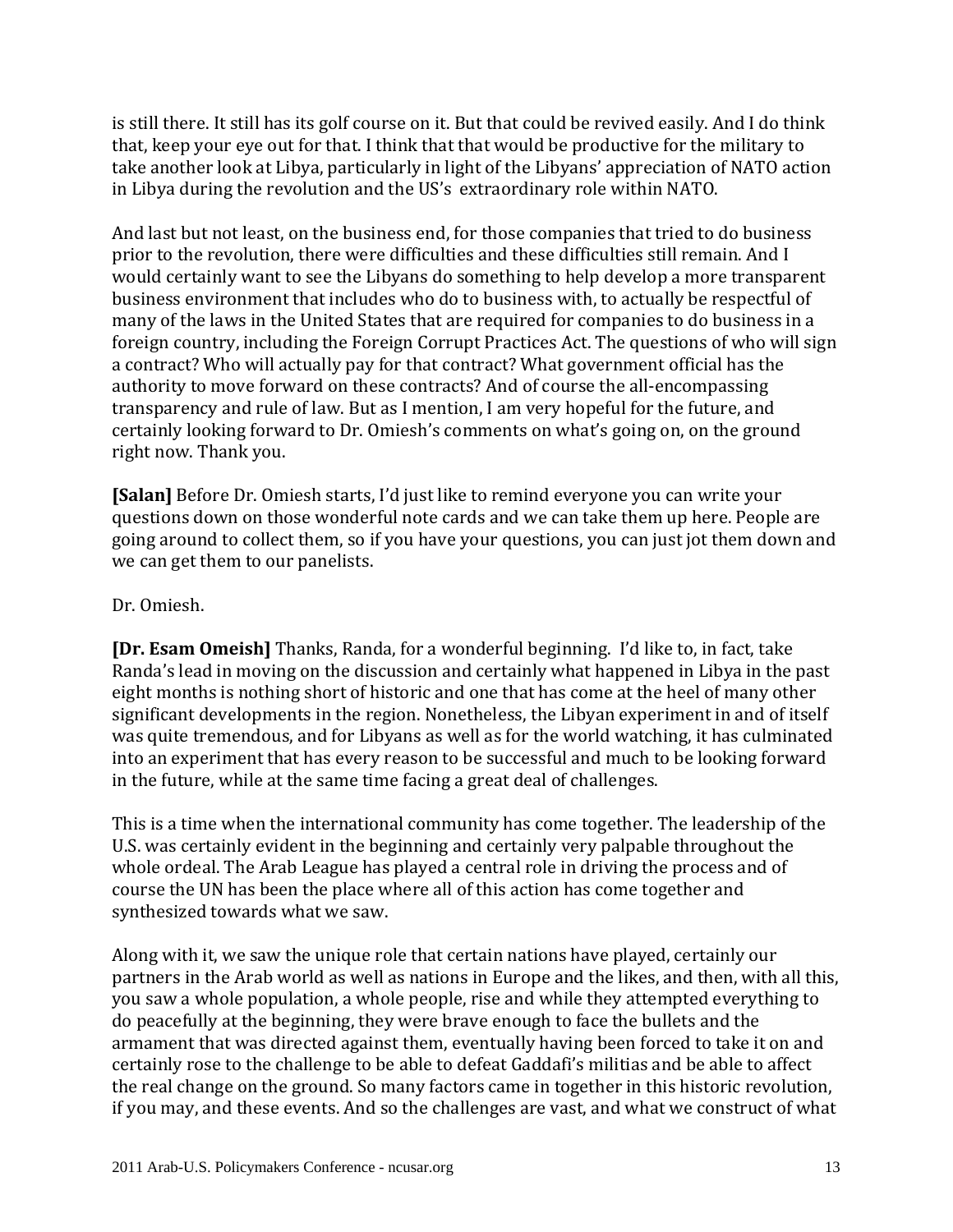is happening in Libya as we want to move forward certainly from a geopolitical perspective or a strategic perspective, as we want to ensure the security of the region and ensure the success, the continued success, of the Arab Spring, as well as look at strategic goals there and be able to safeguard them and build the partnerships that will allow the U.S. and its partners around the world to help the Libyan experiment move forward.

I think one of the things that we can look at currently is what are the priorities of Libyans that have come thus far. Certainly, the death of Gaddafi, albeit brutal and graphic in many ways, has brought some closure to the agony and to the struggle of the Libyan people, and has allowed them a sense of relief, if you may, and closure that allows them to face the future and say what is coming next. And it's very important for us as international players or as folks in the US and from a Libyan‐American perspective to look at what is it that poses the major challenges for this experiment to continue to succeed if we all agree that it has many ingredients that make it likely to succeed.

I just wanted to highlight these because these will take on a life of their own in terms of what is it we can do, what is it we can bring forth in that dynamic, to be able to see success and continued progress in that region. Certainly the unity of the nation has been in question, and unifying the country, and being able to forge structures that will allow for that unity to be sustained is something that's been very critical. And I think for those who have studied Libya across history and during the current events recognize that there are some issues that may, some fault lines that may lead to some disunity, but the fact of the matter is that despite the challenge of this revolution and the after effect, I think we can look at these factors, we need to understand them in how they will affect the dynamic that will come afterward, but I don't think that the unity of the nation is in peril.

The other challenge that is, I think, more timely and more important is how to govern and how to move on with the government structure. The TNC, although has been a very effective body in unifying the Libyan people around it and in being able to forge pathways with the international community and allow for the events that took place to coalesce into a focus on the best for Libya, they themselves have struggles within themselves, and their ability to remain effective and in their ability to handle the challenges that are thrown at them. Their declaration currently to call for a national congress, which is an expansion of the current membership to be able to be inclusive of as many of the areas of Libya is something that we need to watch very closely and really allow for its success in whichever way we can. Of course that's ultimately up to them, but that's very important because that's the body that will be able to bring forth the interim government that will be the caretaker, and it's the same body that will be commissioned to produce the committee on the constitution that will draft and hopefully forge the next phase for Libya.

They have expressed their constant commitment to the very principles that we want to see in Libya: the rule of law, human rights, inclusion, the rights of minorities and women, and on and on and on. And I think their genuine commitment to that is palpable as well, and I don't think we need to be concerned about it. I think we need to be concerned about is making sure that that process, giving them enough support to be able to see it happen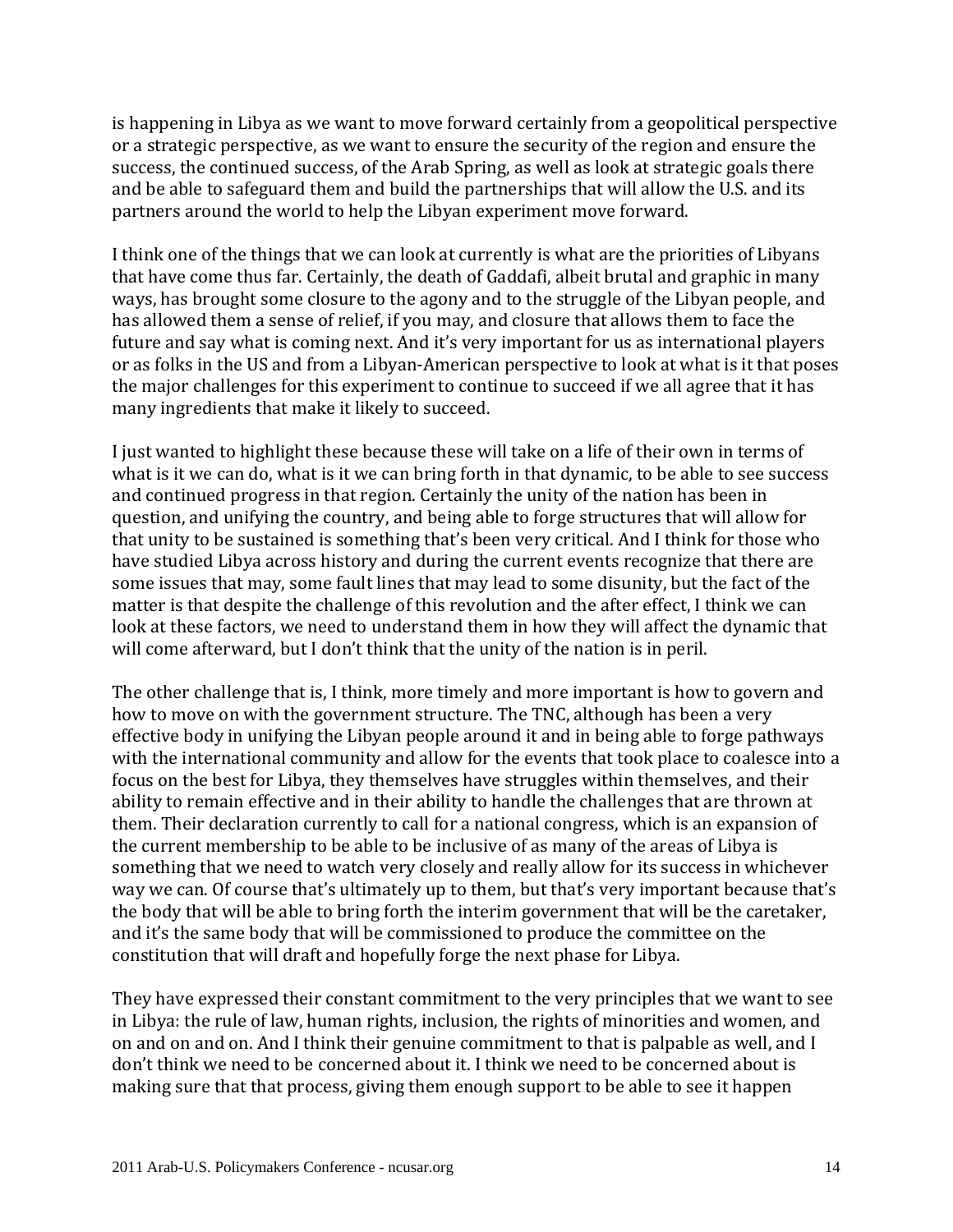sooner than later because the longer that process goes, the more likely we will see potential side conflicts.

They have the challenge of security and consolidating the militaries and the militias, if you may, or what they call the [Arabic] or the revolutionaries. There's a lot of weapons on the ground. There's a lot of difficulties in bringing forth unity, although we see patterns that are helpful. We've seen militias that have handed over their weapons. We've seen folks that have come under central command, if you may, submitting to the defense department if you may, or the security apparatus that is being built by the TNC. Nonetheless, the fault lines in that dynamic is quite a bit, and I think that we, we can't leave that issue alone until we're assured that in fact consolidation is happening along with it, you know, getting rid of weapons and being able to sustain the support that they need to ensure that other elements of national security are being dealt with. You know, border security is an issue, the issue of decommissioning of weapons and the post-comeback military and army, building things that a nation will need. In addition to that, there is the issue of national reconciliation. Gaddafi has ruled for a long time. And there is a lot of legacy, good or bad in many ways, mostly bad of course, that still haunts many Libyan people, and the blood that shed during the revolution and the challenges that come with this will actually require an effective and an immediate national reconciliation process that should be fairly swift, but should also highlight the need for justice when it comes to excesses and crimes that have been committed against people. Whereas maybe when it comes to a monetary compensation and issues that can relieve those conflicts quickly enough they can take strides and they need international support, they need international expertise in this.

And lastly, just the ability really just to help serve the population of Libya very quickly with a stable environment and with services and with a strategic eye on the development of the country. Libya is a very small country with vast resources and it could be a very successful experiment when it comes to ensuring its development and its moving forward. But you need to have the institutions, you need to have that are capable of doing that. You need the monitoring and the transparency and the ability to put in place many of the structures that unfortunately Gaddafi has decimated over 42 years and has essentially made the country void of.

So those are challenges, those are priorities, but they themselves pose challenges. I think, looking at the greater scene while we can maintain a keen interest in Libya and have certain strategic goals in it. I think we need to be vested in seeing this to be a successful experiment and insh'Allah, God willing, we hope that that will take place. Thank you.

**[Salan]** Last we're going to hear from Dr. Michele Dunne. Thank you for joining us.

**[Dr. Michele Dunne]** Thanks very much. So I'm going to speak about Egypt, and it's late in the day, I'm not going to talk about the history of the US‐Egyptian relationship. I assume you know about it, or about the Egyptian Revolution. I assume you've heard about that too.

So what I'm going to talk about is what's going on right now, and what I foresee going on over the next few months, because I really am very concerned about what's going on in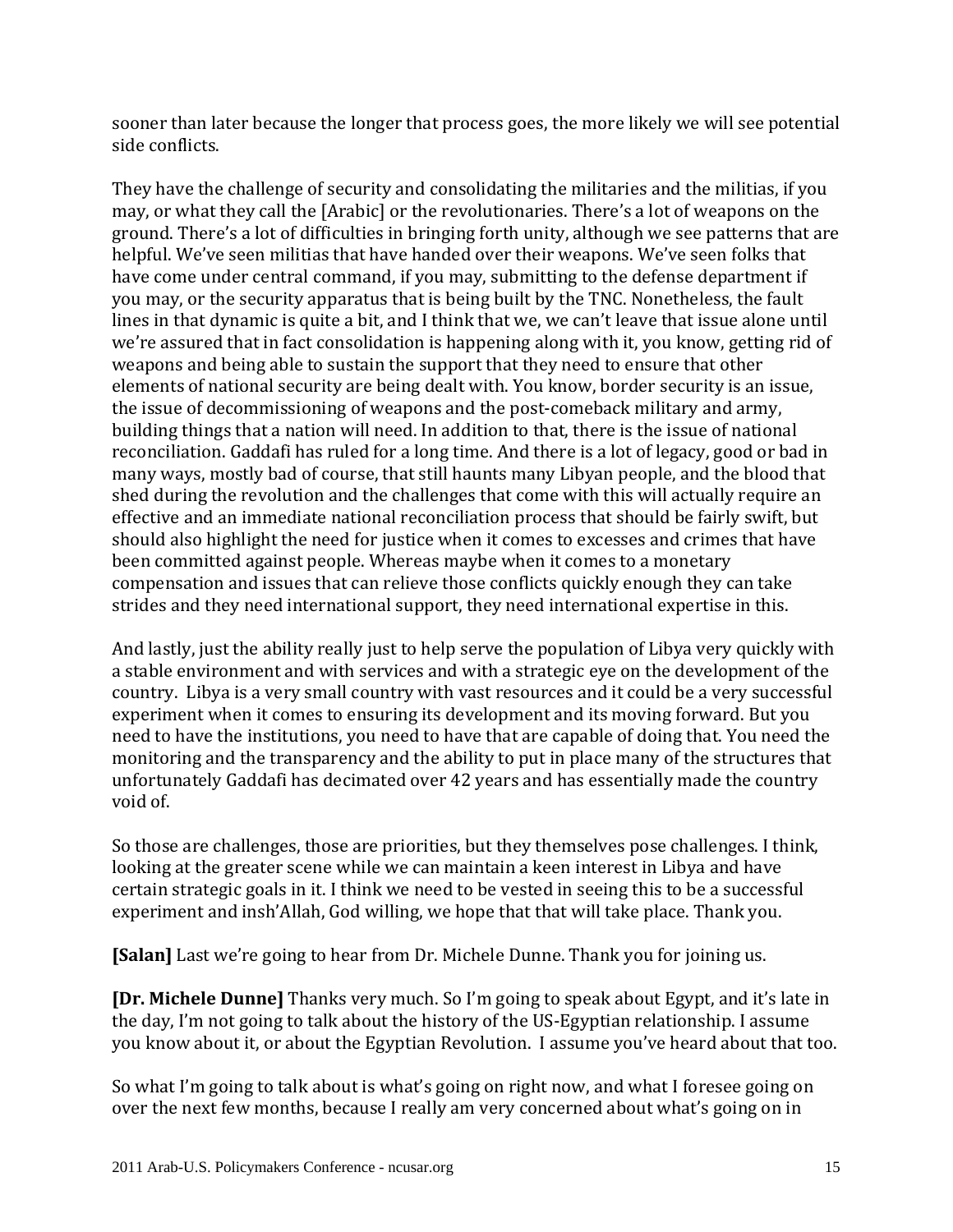Egypt right now and the trajectory of the Egyptian transition. Egypt carried out kind of a half-revolution in February in which these very large popular protests did succeed in bringing down President Mubarak, but what the protestors did was turn over the keys to the Egyptian military, whom, as you know, are now in authority in the country, and say they are carrying out a democratic transition, and indeed, parliamentary elections are scheduled to begin, and I think they will begin, at the end of November. But the fact that the military is in control in Egypt lends a very different character to what's going on there, than for example Tunisia, where the military also sided with the protests and against the ruler, but then more or less stepped out of the picture and let civilians take over the transition, or in Libya, which of course became an armed rebellion.

So in Egypt, the Supreme Council of the Armed Forces, the SCAF, says that it wants to turn over control back to civilian authorities, and I think this is true to some extent. But what they seem to be doing is they want to turn over legislative authority. Executive authority, they seem to want to hold on to longer. It's not really clear how long, but I think there are troubling signs that they want to hold onto it long enough to ensure that the Egyptian military will have, not only the role it had during the Mubarak era, but an enhanced political role, more control, than they had in the past. For that reason, they are putting off the scheduling of a presidential election. The SCAF has said that once both parliamentary elections and the presidential election are held, then they will completely turn over authority. But they have refused so far to schedule the presidential election. They're saying that first the parliamentary elections should be held and I won't go into all the details, but Egypt is going to have extraordinarily long and complicated parliamentary elections that are going to take place continuously from the end of November to the beginning of March. And then they will undertake the writing and passage of a new constitution, and according to the SCAF, at least, only after that would a presidential election be held.

Most of the political forces in Egypt, almost all of them at this point, are calling on the SCAF to schedule a presidential election. Schedule a date certain for a presidential election, maybe a month or two after all the parliamentary elections are completed, and before the writing of a constitution. So why does the military want to put off the presidential election? They keep floating in the press a number of different trial balloons, about what kind of military role they're looking for. Perhaps something written into the constitution that describes the military as the protector of the democratic order and gives them an implicit right to intervene in politics in the future. Perhaps some kind of national security council in which the elected president would then be not above, but part of a ruling body that would also include unelected military leaders. Perhaps freedom from civilian oversight. Perhaps freedom from parliamentary oversight of the military budget. Perhaps the fact that the elected president would not be able to appoint military leaders. They're also floating trial balloons about the acceptability of a military person, either someone who is currently a senior military officer or recently past-military officer being elected as the next president.

So it's not clear whether any of this is going to stick, but it seems quite obvious. I just came from a trip to Egypt a week ago. It was quite obvious to Egyptians that there was some sort of indirect process of negotiation going on here, where the military is trying to secure its future political role, not only its economic interests, which we all know are extensive, but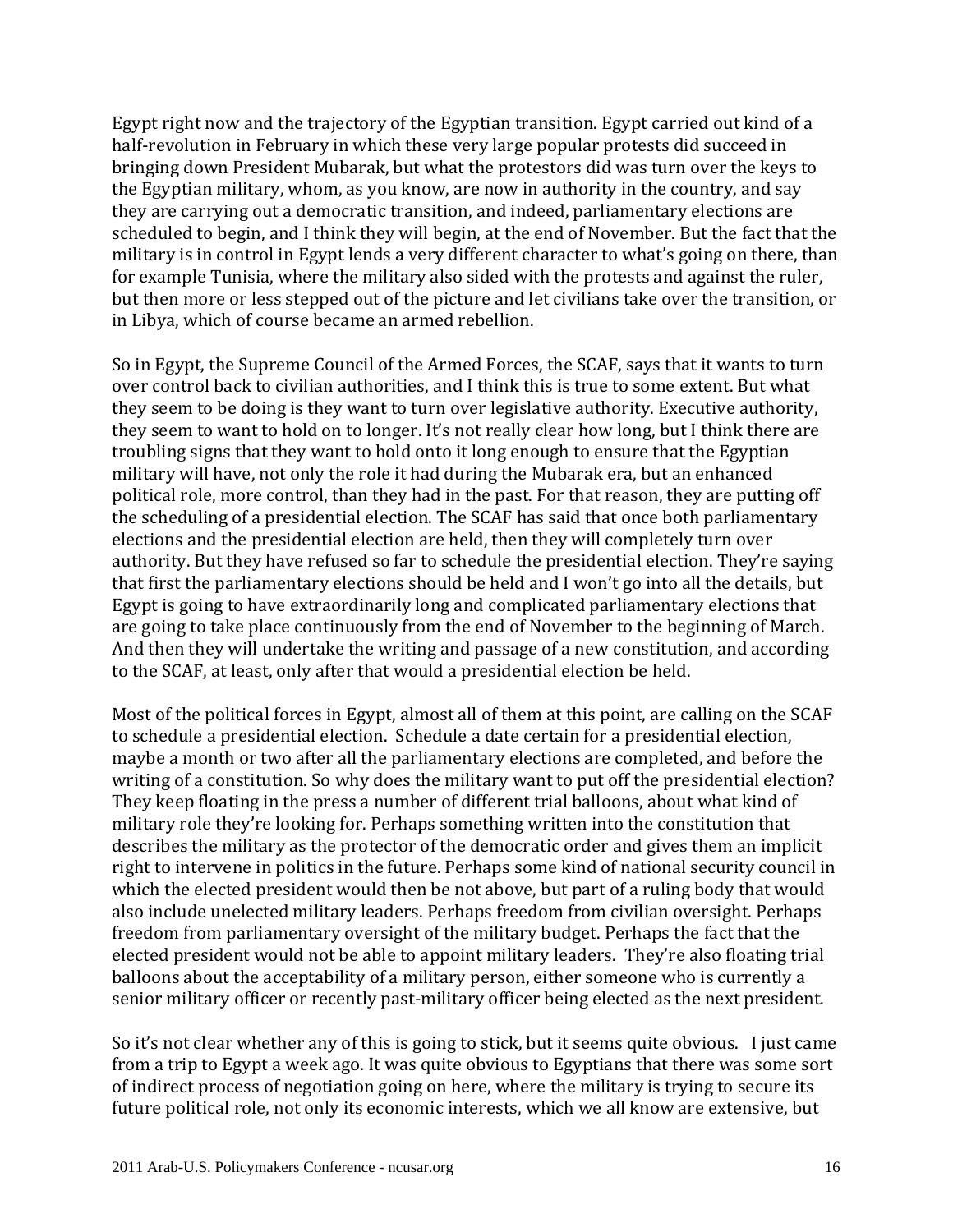its future political role and that they were not willing to commit to, to actually set the date for a presidential election, the date by which they will have to turn over authority until this is worked out.

So why should we worry about this? Is this a problem? I would posit that it is a problem. First of all, it's certainly a problem if you're thinking that Egypt is in a democratic transition because if as we know in democracies, there is civilian oversight of the military and that elected civilians are over the military. Now everyone knows the Egyptian military is very powerful and it's going to be very powerful for a long time, but I would say that creation of another military president or creation of new formal political roles for the military will really encumber that process of eventual civilian oversight of the military, will make it much more difficult. I would also say that if the military does continue in authority, then there are a number of problems that we can see coming. And we can see some of them already emerging in the way the military has managed things since it has been in power. We've seen some very troubling sectarian protests, in which a good number of people have been killed. And this is clearly an issue that the military is not handling well. We've seen poor management of the economy, and there's, you know, if you speak to business people or economists in Egypt, they will tell you that until there is a clear political timetable and a reestablishment of the rule of law and so forth and settling down of the security situation, the economy is not going to improve.

We've seen a very bad security environment in Egypt and a very poor handling of the need for police reform. There've been very big police demonstrations in the last few days in Egypt. So there are a number of problems that we can see coming. And I guess I'll just leave you with a provocative question. Do we want to see Pakistan on the Nile? It's, I think, something to think about and it leaves the United States with some difficult choices. We have a close relationship with the Egyptian military. You know, the US can say, at this point, well, what can we really do? How much influence do we really have? But Egyptians look at the tens of billions that we have given the Egyptian military, that we are continuing to give, and they can't believe that we really have no influence over this. Thanks.

**[Salan]** Thank you, Dr. Dunne. I'm going to start with some questions for Dr. Omiesh, actually. We have had a number that are in a similar vein, and I think Dr. Omiesh, you painted a very hopeful picture, one that, you know, is very forward looking, but I think some of those in our audience have some serious concerns that they're worried about. One is the concerns about the human rights violations that we've heard about from the NTC forces in Libya and a number of them are also asking questions about Mahmoud Jabril's endorsement of instituting Islamic elements back into the legal code and making it the basis of legislation, just not one of the bases, but the basis of legislation, so if you could address that.

**[**Omiesh**]** Okay. It was actually Mustafa [unintelligible] who actually made that announcement at the liberation speech. But I think for anybody who looks at the Libyan situation and thinks otherwise, meaning that it's fraught with potentials in areas where difficulties will arise, I think will be superficial. I agree with you.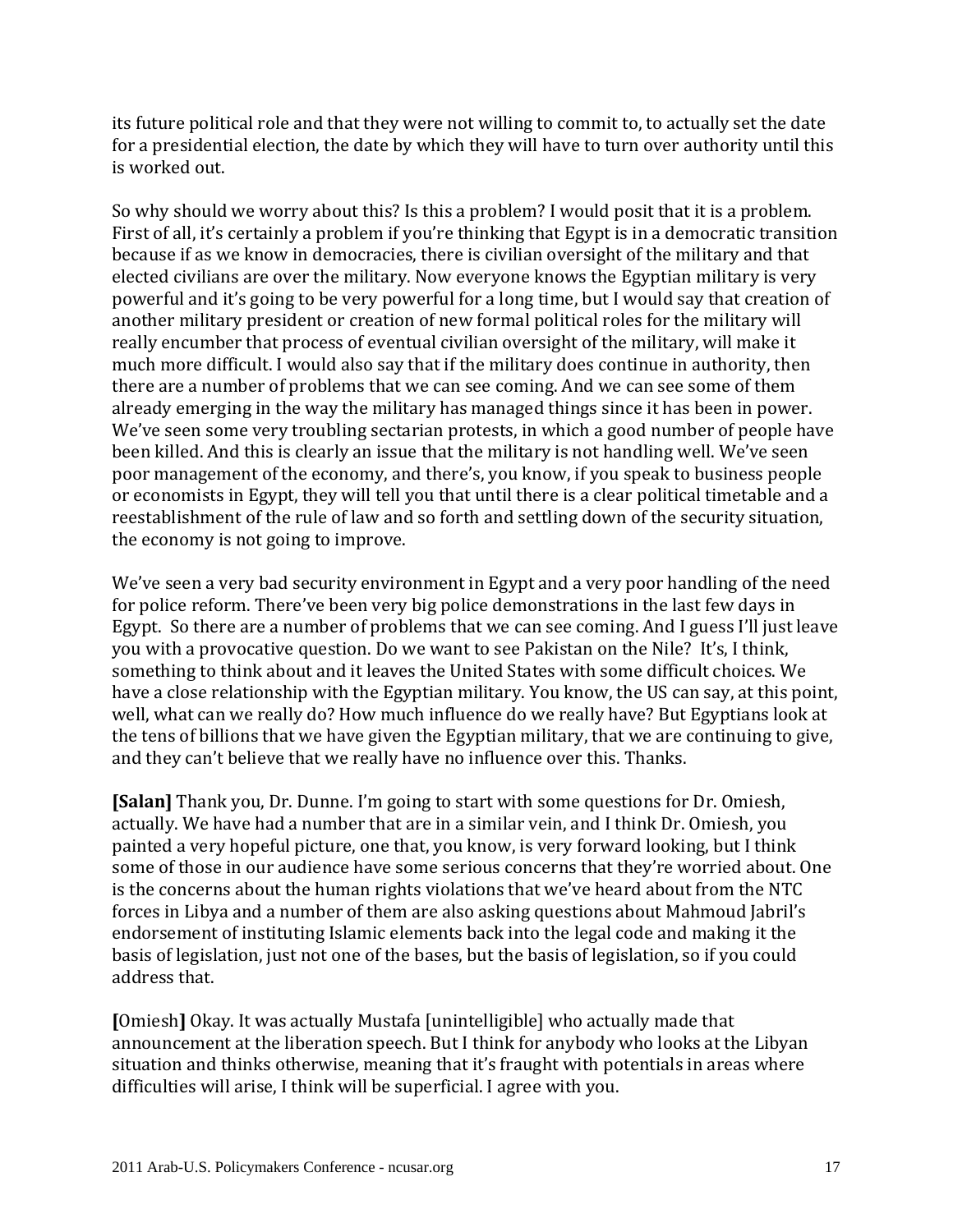I just tend to be a Libyan‐American with a lot of optimism and a lot of hope, so that may have come across. But the fact is that I highlighted issues that I believe will be, you know, very good determinants as to how we move forward. I'm not as concerned about the human rights issue, not to belittle the issue, in fact we are, you know, the recipients of its abuses for many, many years. So the Libyans, in fact, I think, if we look at the revolution over eight months, if you look at many highlights of how it was managed in light of what we know of bitterness and just a legacy of massive abuses over the Libyan people, I'm actually encouraged, and I can take it case by case, including, unfortunately, the final episode of the brutality that was committed against Gaddafi. Nobody can condone any of that violence. You can say all you want about understanding it, but it is not to be condoned, and I hope that the TNC will be transparent in bringing forth an investigation and such. But the fact is that I think overall, the embracing of folks that have even committed capital crimes has been evident in the sense that everybody is not interested in any further violence, and I think the commitment is genuine.

On the other hand, I think, the comments that were raised about the role of Sharia, as my colleague Mr. Ayachi mentioned, and you know, the fact is that Islam is going to become part and parcel of lots of the changes we see, and it behooves us truly to start to think along how we can have an arguably, even a different paradigm or a way of looking at how things come forward. But I think specifically to the Libyan case, I think what Mr. Abdul Jabril was doing was creating some reassurances of his audience, if you may, that Islam will not be out of the picture. I don't think that it was a call for him to actually institute you know a theocracy of sorts, or to say this.

The statement of saying that the Sharia, the Islamic Sharia is the major source of legislation is something that we see very commonly in our lexicon in the region, and we actually see it in the constitutions of other nations as well. Now he did put an end to a debate that was happening, which was is it a source or is it the source, and the fact is, he wanted to side with those who are saying this is the source. However, I think that the fact of the matter is that Mr. Abdul Jabril's style of leadership and the structure we have in place kind of yields to these, I wouldn't call them mistakes, but you know, situations that do happen, they're not reflective I think of the process that is due to take place, and hopefully will take place in a very deciding and decisive and a meaningful way.

**[Salan]** Thank you, and just to continue on that theme, turning to Tunisia, we had a number of questions about Ennahda. One person was wondering that it seems to be a very rich party, and where did the money come from? Another is talking about because Tunisia had such a long history of being so secular, how is this going to play out, and you know, I know you said that the Ennahda was very moderate and they've been likening themselves to AKP in Turkey, but do you think a lot of people are wondering, that they have a chance to become less AKP‐like, shall I say diplomatically?

**[Ayachi]** Thank you. Yes, Ennahda has had money to spend for the elections indeed, and many people wondered where does this money come from. I think that, that helped them in the elections undoubtedly. They were able to cover the whole territory of the Tunisian Republic, and like the other more secular party, with more financial difficulties to do that.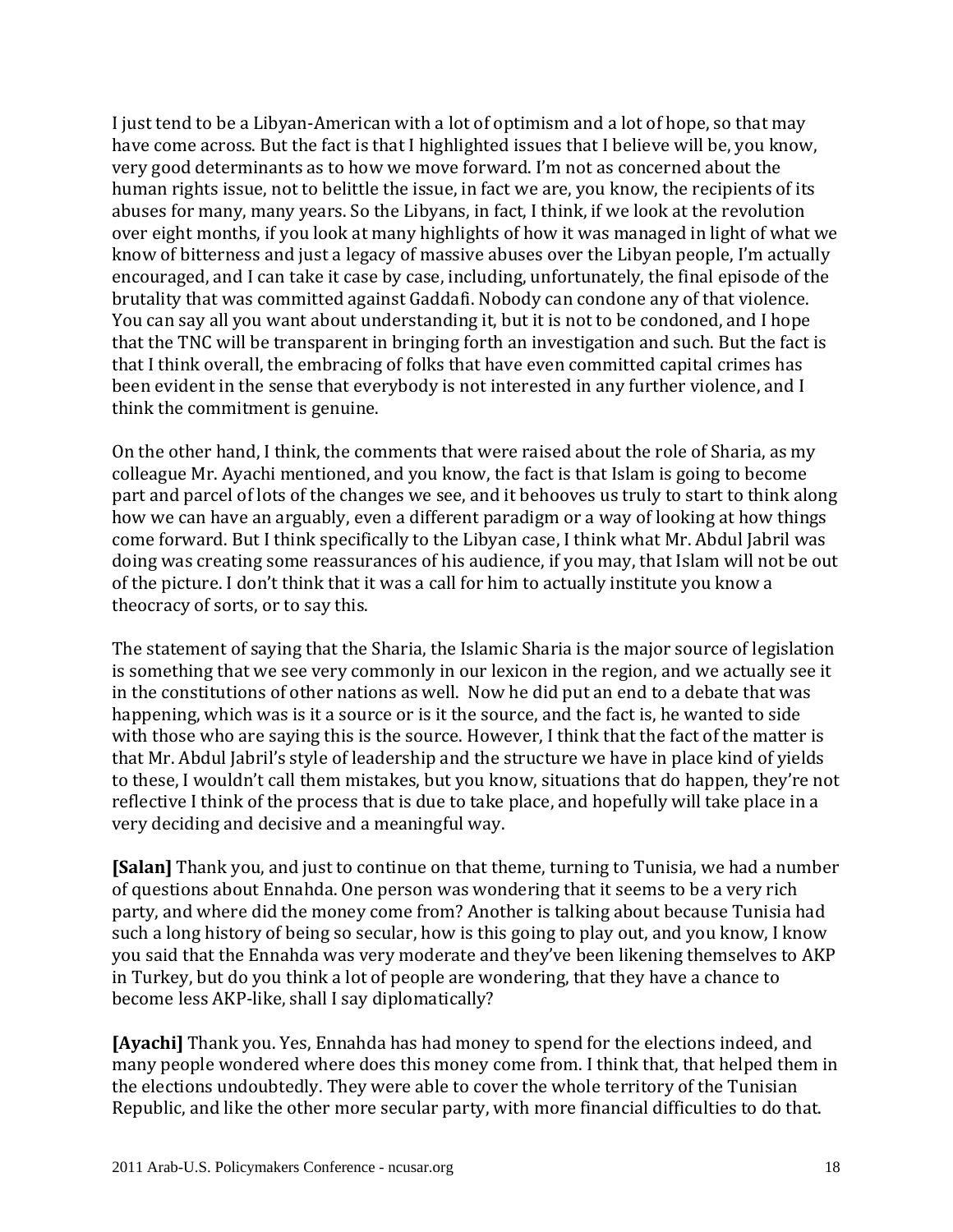Where did the money come from? I mean there are rumors. I don't know. The rumors say that the money comes from the Gulf. Some rumors contend that there's some Saudi financing, not Iranian, keep in mind. Ennahda is Sunnis, not Shias. So this is where, allegedly, the money would come from. The concern whether the money comes from foreign sources, which is illegal according to Tunisian law. You cannot run on elections with funds funded from abroad. Secularism. Is there any risk for Ennahda to impose an Islamist agenda or to go … … relies less on utopia, to establish an Islamic state in Tunisia. The people don't want it. It is a conservative party, sometimes on some issues an ultraconservative party, but also has a liberal economic liberal program. They are calling for return to order, they say that they will answer properly, adequately, the deficit in moral values prevailing in the country. They will be efficient in combating corruption and on and on. And that, they did benefit from, people trusted them and voted for them, and I don't see for the time, because one never knows. I don't think that they will prevail eventually to impose an Islamic state in Tunisia or, as I said, role back women's rights or … Tunisia is very open to the rest of the world, especially to Europe, there are many tourists who come each year to Tunisia, and that's a major source of income for the government, etc.

They would need to keep that and then themselves, they said we are very conscious of the fact that this is not Afghanistan. We're Tunisian, not … We are that different in the history of secularism indeed for so long. So yeah, for the time being, I think they will keep working. The challenges are huge. I mean I don't know that they will be able to meet the peoples' expectation, especially in matters of regarding the economy. The economic situation is very serious. The unemployment rate has grown to 40%, which is huge, of course. The growth rate, I think, is about 0.3% now, so the challenge, they will need to, if they want to be efficient, they will need to govern with the alliance, with the coalition, with secular parties, and that will be for the foreseeable future, at least.

**[Salan]** Thank you. Chris, if we could turn to Yemen, and then I want to pose a follow‐up question on Syria. This participant says that Yemen seems to be sticking to the Egyptian model, in terms of peaceful protests, for the most part, amongst the people. I think those who've left the military. Will it move, will it have to move to adopt the Libyan model of military confrontation?

**[Blanchard]** As I said in my remarks, I think frankly that the popular forces that started this current political confrontation are now almost fundamentally overshadowed by the old guard and their thirty‐year conflict that's been going on. I don't want to dismiss the concerns and security of those protestors and people. I'm of the belief that ultimately the decisive factors in the Yemeni situation will be the decisions that are made by a handful of very powerful people and not necessarily through popular armed action in the street. I don't think that would be decisive in this situation.

**[Salan]** And then on Syria. This one's a bit tricky, well, do you think Bashar Assad will step down? That they'll be able to get an agreement from him to step down, or will he have to be forced to step down? That's the million dollar question, isn't it?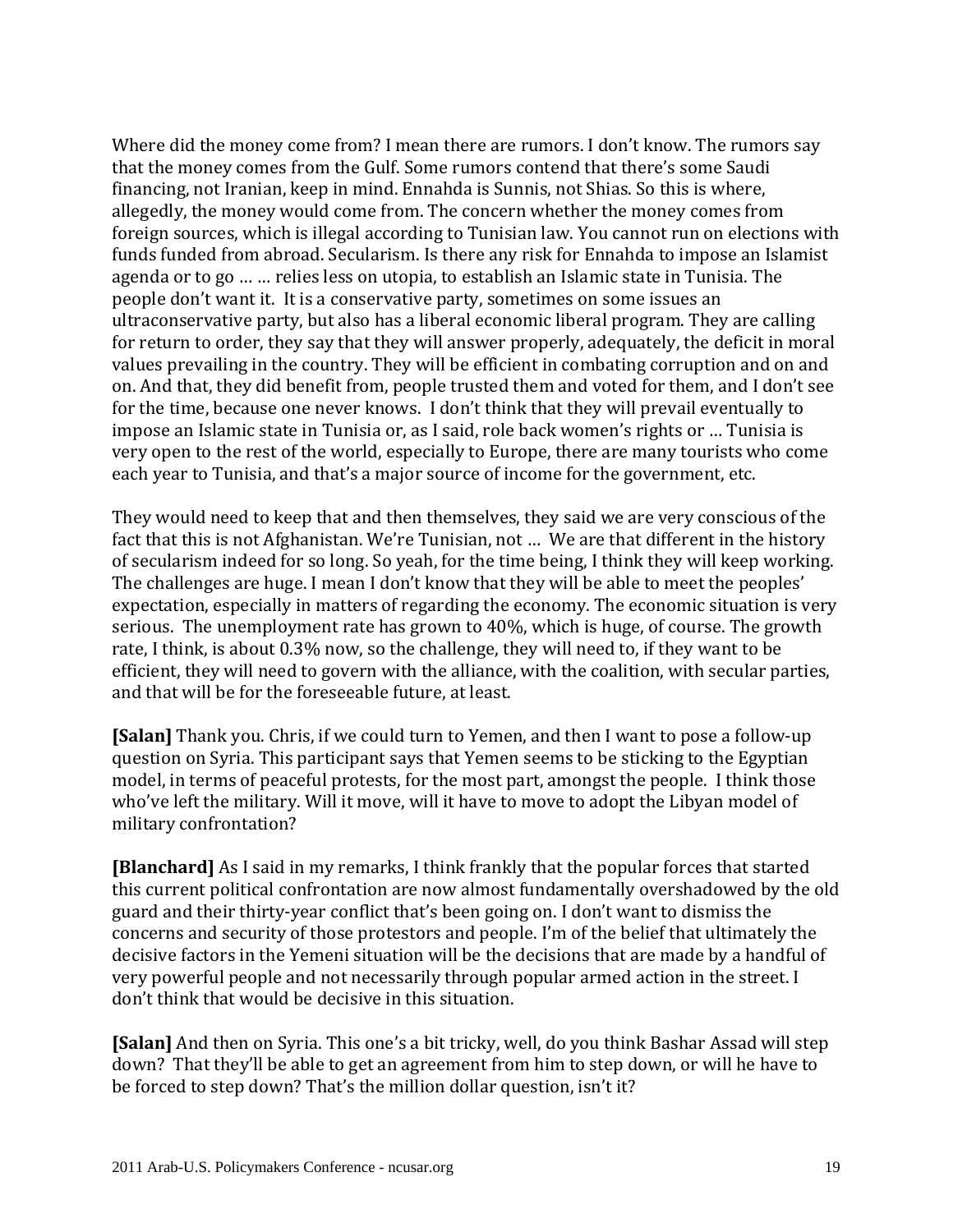**[Blanchard]** Sure, yeah. I share the belief that long term, the Assad regime's control of Syria is not sustainable. But I'm not going to join the ranks of those that are predicting when that might happen, or on what terms. I think, I mentioned this in my remarks, I think the troubling thing primarily for Syrians, but also for those concerned about what is happening in Syria, is the slow slide toward a Libyan model.

For two reasons, one for the immediate security consequences of that. The use of armed force, whether its by defecting military personnel or armed Islamists or secular groups, presents an immediate security … It amplifies the security tension and makes the likelihood of retaliation and use of force by the government more likely and not less likely. And then secondly, from international legitimacy perspective, the Syrian opposition, like the Libyan opposition, is confronting all but insurmountable tasks here, and in order to prevail, it needs to maintain its image as a legitimate spokesperson for all the Syrian people, and in doing so, being able to contrast the tactics being used by the Syrian government against them is a very useful tool, particularly as we remain in the stage where, you know the security council has not yet made a decision about what steps need to be taken.

**[Salan]** And then, turning to Dr. Dunne, we have a question about how do you see Egypt's military managing foreign policy, especially with respect to Iran, Israel, and Palestine?

**[Dunne]** Early on in the Egyptian transition shortly after the revolution, we saw, regarding Iran, obviously, we saw an initiative to, I would say regularize relations with Iran. There have been initiatives over the years to improve relations between Egypt and Iran, and they've always faltered because of Egyptian suspicion and President Mubarak's suspicion of what Iran's agenda inside of Egypt might be. And so, we saw an initiative and there were several groups of Egyptians who went and visited Iran and so forth, and then there were, I think that Saudi Arabia and the Gulf States expressed a lot of concern and we saw a couple of trips by the Egyptian Foreign Minister and Prime Minister to the Gulf and we saw some very large pledges coming from Saudi Arabia, the Emirates, and Qatar to Egypt and then we've seen the whole issue of a rapprochement with Iran quieting down. So you know, that's, we'll see where it goes from there, but it's gotten very quiet on that front.

Regarding Palestine, you know Egypt has taken up some of the initiatives it had before on Palestine and brought them to fruition, brokering a Fatah‐Hamas agreement and now brokering the exchange of Gilad Shalit for Palestinian prisoners. I think what's so, these things are not really different from what Egypt did in the past. For example, the content of the Fatah‐Hamas agreement was largely the same content that had been there in an agreement brokered quite a while ago, several years ago, but what was different this time, I think, was that Egypt proceeded on these things without really taking into account how the United States really felt about them. Because the early Fatah‐Hamas agreement earlier on basically the Egyptians backed off because the United States asked them to. So I think we're going to see an Egyptian foreign policy, whether it's, to be honest with you, whether it's the military in control or even when there is a civilian government in control, you're going to see a foreign policy that is a little bit more responsive to Egyptian popular opinion, and I think a little more independent of the United States.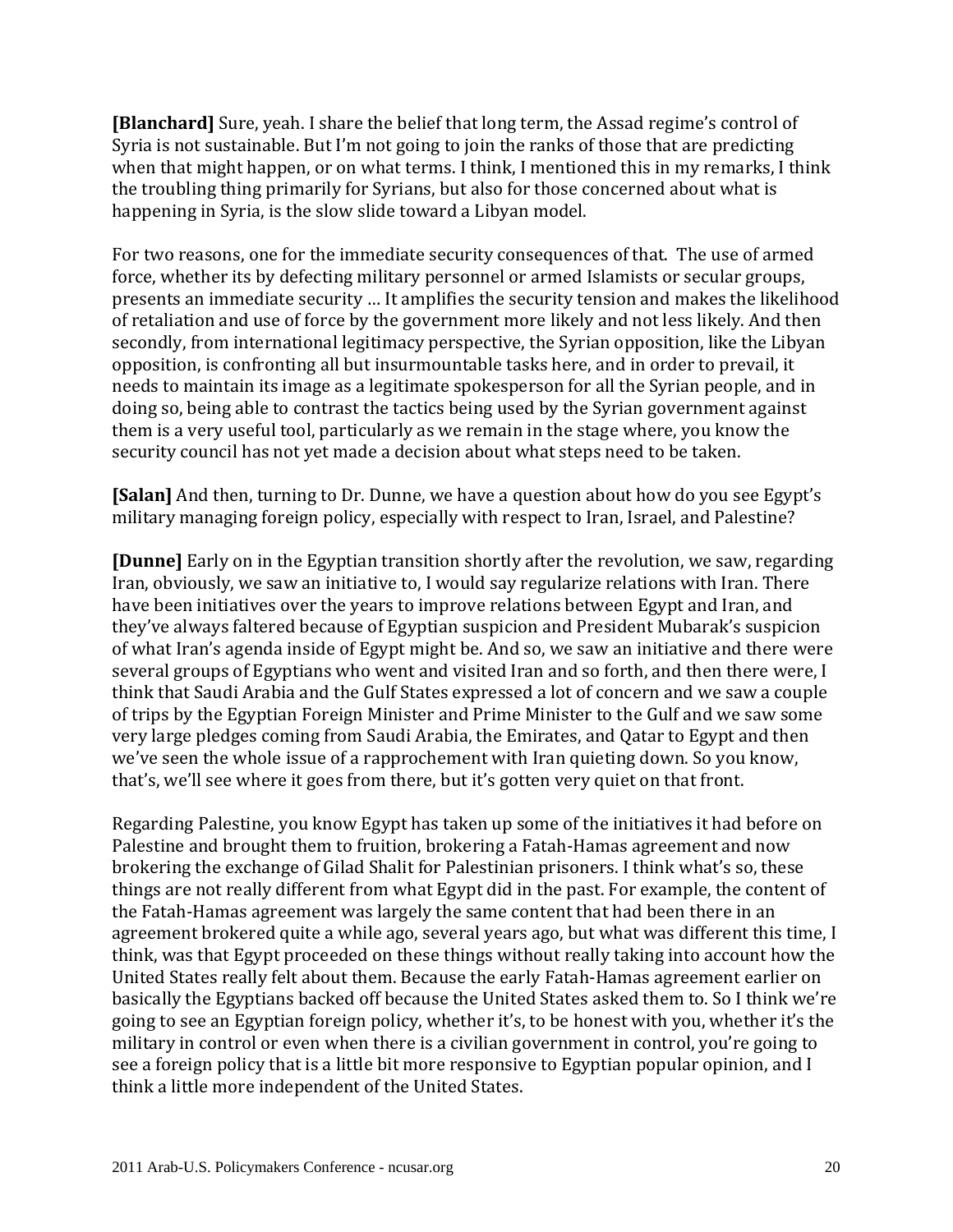**[Salan]** And I have a couple of questions here for Randa. One is: how can Western companies, particularly those outside of defense and security operations, be convinced that it's safe to do business in Libya, and another is simply asking, you talked about the hot‐cold marriage and how is Britain going to, now, considering that Tony Blair had a hot marriage with Gaddafi?

**[Fahmy Hudome]** Okay, well, with respect to the security situation, of course companies need to take a look at what the internal political situation is, and do a security assessment. I know that there are private companies that have their own security personnel that go into the country and take a look at the situation, travel throughout the country, and make an assessment. I mean a lot is going to depend on the confidence that the governing leaders and the Transitional Council reflect. A lot is going to depend on the removal of arms that are presently there, and that, I know certainly the United States is sending a team of consultants to try and help with some of the removal of those weapons.

So I think the assessment has got to come from certainly the private sector. You know the United States government of course does their own assessments of the security situations. So you'll see a variety of travel warnings, travel guidance, with respect to Libya, and some of the countries in North Africa that are going through these transitions. So you know, always security is of utmost importance, cause you want to be able to protect your employees. But I think it will be a little bit easier to see what it is exactly going on there. I will tell you that prior to the revolution, the security situation was actually quite good in Libya. You had many Western companies that were working there and generally very little threat to any of the foreign employees that were working there. So the risk was actually quite low, prior to the revolution.

With respect to the UK and Tony Blair, you know there are individual relationships certainly that were had, but I would just say this, with respect to private businesses. Relationships with particular countries or relationships with private companies from particular countries, old habits die hard. Many of the individuals who may be in a position to make decisions on business contracts in Libya may be some of the very same people who were in that position prior to this revolution. That being said, from my experience, politics trumps everything. Certainly the way business was done in Libya prior to the revolution was, there was very high emphasis placed on the relationship between Libya and the particular country.

So using the UK as an example, the UK was held in very high favor because of a variety of efforts that the UK did including, as I mentioned, reaching out initially to the Libyans and negotiating what was ultimately a very fruitful negotiation in which Libya gave up their WMDs. You saw quite a strong relationship with some of the other European countries, including France, and the way that you saw it reflected, and Italy, the way you saw it reflected, was the rewarding of contracts. I mean pure and simple. The cold marriage between the US and Libya, you saw that time and time again, when either US companies lost out on major contracts or never got to the point at which they were considered. So it was a difficult environment. I think it will be better, but I do think there is a renewed appreciation for the United States. I mean the fact of the matter is we are the best at what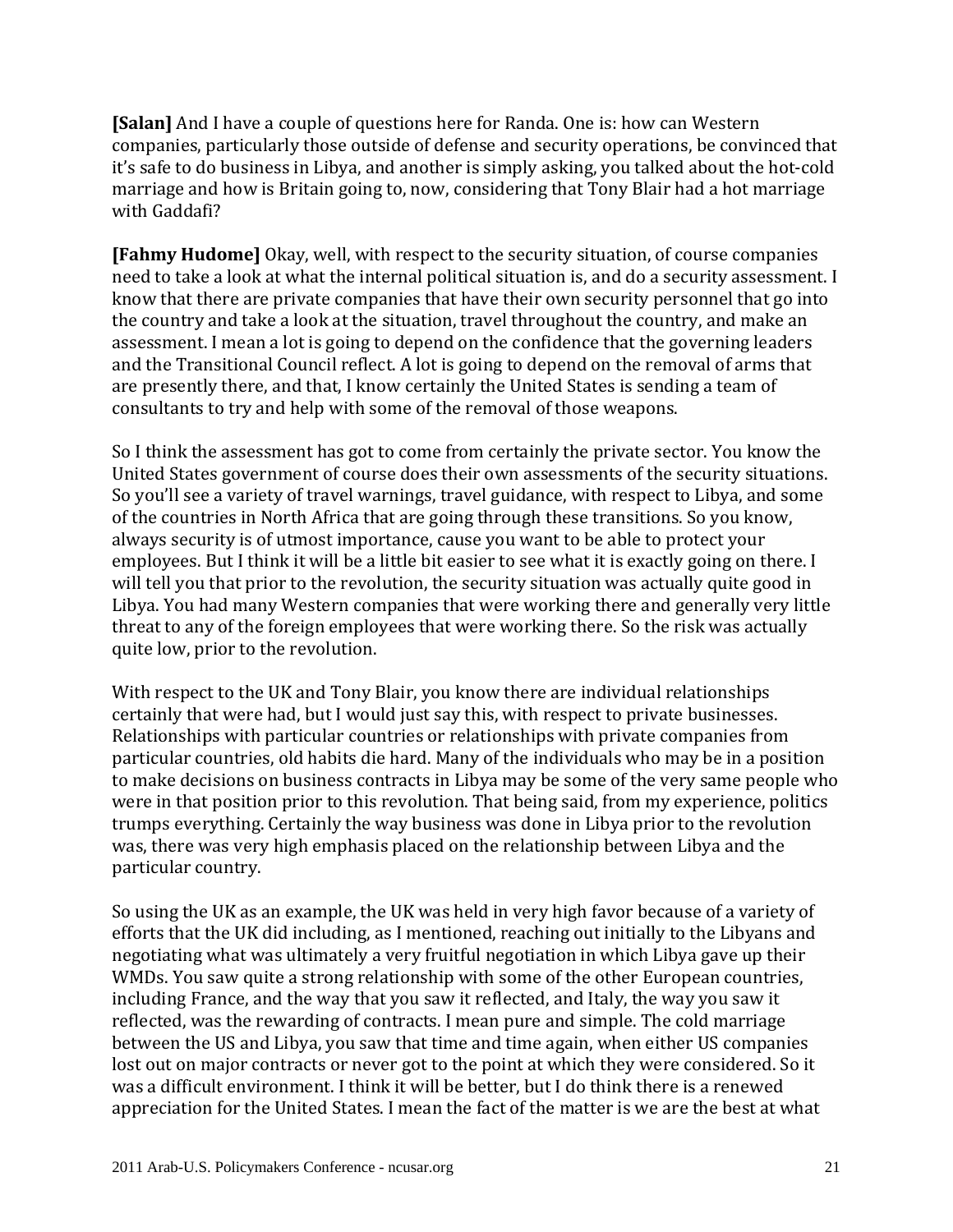we do. We have the best technology, we have the best teachers. We have the best implementers, and you know, I would hope that certainly the political situation between the US and Libya is better and that will be reflected in the business environment in the future.

**[Salan]** Thank you very much. I want to thank our panelists.

\*\*\*

# **Ms. Jennifer Salan**

Ms. Salan is Senior Producer for Al Jazeera's "The Stream," a social media community with its own TV show. Prior to launching The Stream in April, Ms. Salan was Senior Producer for the "Riz Khan" show. Before joining Al Jazeera English in 2005, she served as Communications Director for the Arab American Institute, a non‐partisan organization dedicated to the political empowerment of Americans of Arab descent. During her time at AAI, Ms. Salan also produced a weekly program for Abu Dhabi TV.

Ms. Salan received her Master's Degree in Middle East Politics from the University of Exeter, UK. She is a native Texan and an alumnus of the National Council's Model Arab League Arab‐US Relations Student Leadership Development Program.

For more information: stream.aljazeera.com

\*\*\*

# **Dr. Nejib Ayachi**

Dr. Ayachi is the Founder and President of the Maghreb Center, the only think tank currently dedicated exclusively to North African issues. An independent scholar, he focuses on politics, international affairs, and development. Dr. Ayachi also serves as a development specialist with international development organizations and agencies. He has taught in the Political Science Department Department of George Washington University in Washington, DC, as well as the State Department's Foreign Service Institute, where he has lectured on Maghrebi issues. Dr. Ayachi received his PhD in Political Science from the University of the Sorbonne, Paris, France.

For more information: maghrebcenter.org

\*\*\*

### **Dr. Michele Dunne**

Dr. Dunne is Director of the Atlantic Council's Rafik Hariri Center for the Middle East. She has served in the White House on the National Security Council staff, on the State Department's Policy Planning Staff and in its Bureau of Intelligence and Research, and as a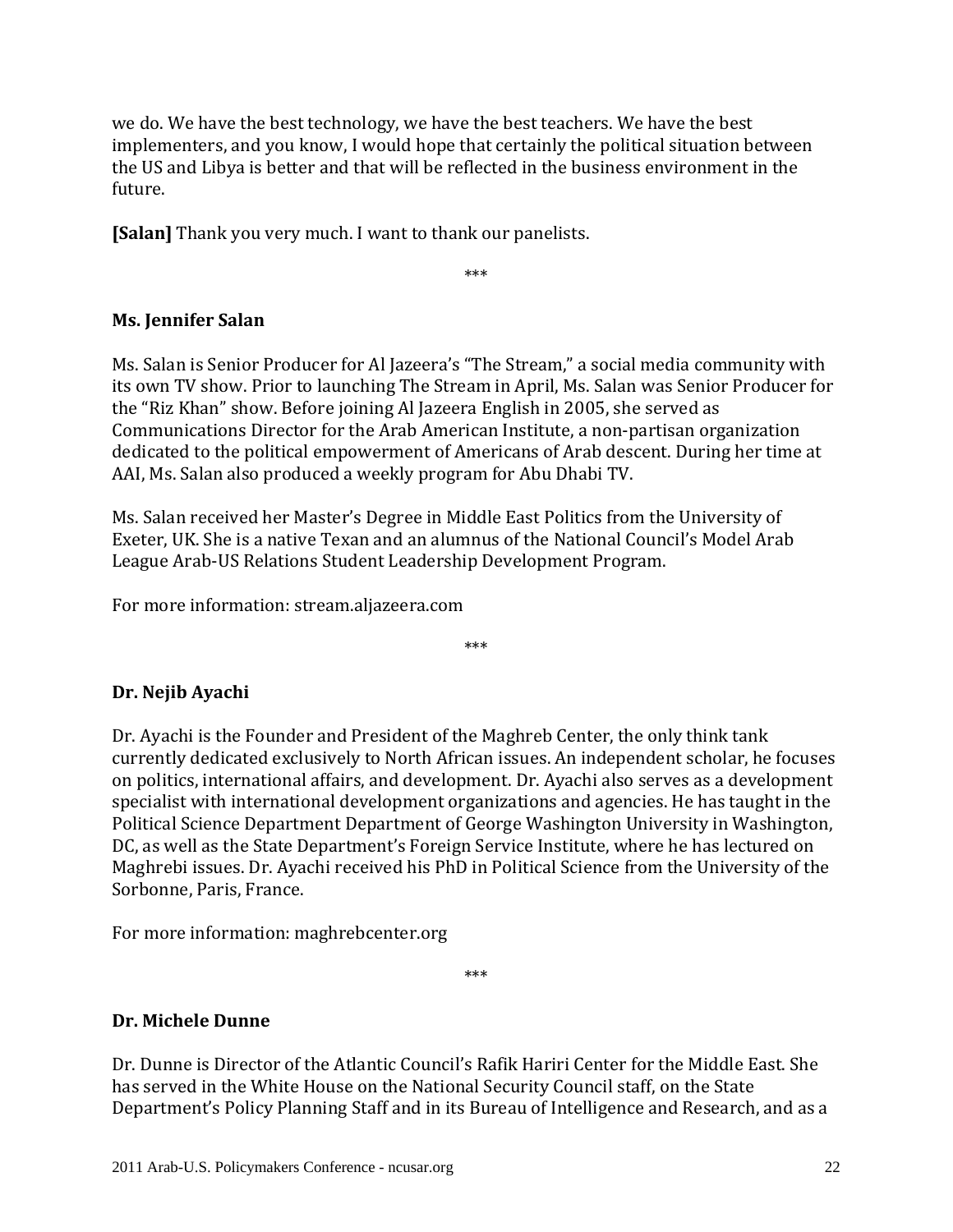diplomat in Cairo and Jerusalem. Prior to joining the Atlantic Council, she was a senior associate at the Carnegie Endowment for International Peace, where she edited the Arab Reform Bulletin and conducted research on Arab politics and US policies. Her research interests include Arab politics, political transitions, economic reform, Egypt, Israeli‐ Palestinian issues, and US and European policies in the Middle East. She co‐chairs the Working Group on Egypt, a bipartisan group of specialists established in February 2010 to mobilize US government attention to the forces of change in that country.

Dr, Dunne's publications include "Egypt's Democratic Transition: Five Myths About the Economy and International Assistance (Legatum Institute and Carnegie Endowment for International Peace, 2011); "Egypt: From Stagnation to Revolution" (in America's Challenges in the Greater Middle East, Palgrave McMillan 2011); " The Baby, the Bathwater, and the Freedom Agenda in the Middle East" (Washington Quarterly, 2009); "Incumbent Regimes and the 'King's Dilemna' in the Arab World: Promise and Threat of Managed Reform." (with Marina Ottaway, in Getting to Pluralism, Carnegie Endowment, 2009); "A Post‐Pharaonic Egypt." (American Interest, 2008); and The Ups and Downs of Political Reform in Egypt" (with Amr Hamzawy, in Beyond the Façade: Political Reform in the Arab World, 2008) and Democrazy in Contemporary Egyptian Political Discourse (John Benjamins, 2003).

Dr. Dunne holds a PhD in Arabic Language and Linguistics from Georgetown University, where she has served as a Visiting Professor of Arabic and Arab Studies.

For more information: www.acus.org/program/hariri‐middle‐east‐center

\*\*\*

### **Mr. Christopher Blanchard**

Mr. Blanchard is a Middle East Policy Analyst at the Congressional Research Service (CRS), the public policy research arm of the United States Congress. As a CRS analyst, Mr. Blanchard provides objective nonpartisan policy analysis and research support to the members, committees, and staff of the US Congress on a range of political, economic, and security issues in the Middle East.

Mr. Blanchard has authored or co-authored numerous CRS reports for the Congress, including products on the Gulf Security Dialogue and related US arms sales, US relations with Saudi Arabia and Qatar, and regional perspectives on the Iraq conflict. His work has been included in national security syllabi at prominent US universities and cited in leading national and international publications. As a Presidential Management Fellow, he served as a policy advisor on the Middle East with the Office of Terrorist Financing and Financial Crime at the US Department of the Treasury.

Mr. Blanchard holds a Masters Degree in International Affairs from Columbia University's School of International and Public Affairs. He completed his undergraduate studies at Boston College and the London School of Economics and Political Science.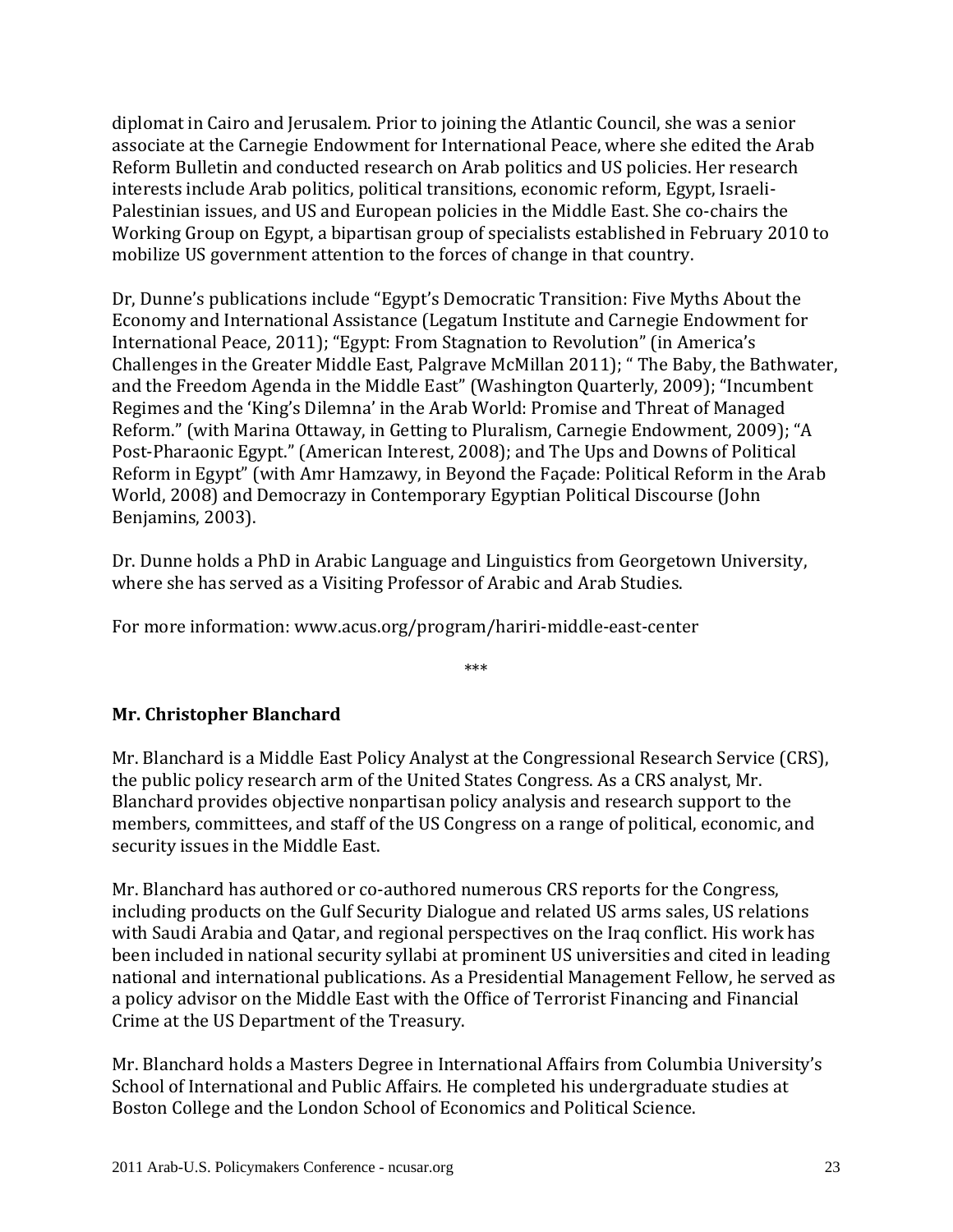For more information: www. loc.gov/crsinfo

\*\*\*

### **Ms. Randa Fahmy Hudome**

Ms. Fahmy Hudome is the President of Fahmy Hudome International (FHI), a strategic consulting firm which provides critical advice and counsel to Fortune 500 companies, foreign governments, media organizations, and private sector entities with business interests in the Middle East and North Africa. She is also a member of the Board of Directors of the National Council on US‐Arab Relations.

Prior to founding FHI, Ms. Fahmy Hudome was appointed by President George W. Bush to serve as the United States Associate Deputy Secretary of Energy. Working with the White House and the Departments of State and Commerce, she helped develop and implement the Bush Administration's international energy policy. Ms. Fahmy Hudome was also the point person at the Department of Energy for increased advocacy on behalf of American energy companies seeking business around the globe. From 1995‐2001, Ms. Fahmy Hudome served as Counselor to United States Senator Spencer Abraham (R-MI). During the six years she spent in the legislative branch, she was credited with shaping many pieces of legislation that affected US interests abroad, including financial assistance to US allies in the Middle East.

Prior to her government service, Ms. Fahmy Hudome was a practicing attorney with the law firm of Willkie, Farr, and Gallagher, where she specialized in areas of international trade and corporate litigation. She received her JD from the Georgetown University Law Center, where she held the post of Administrative Edirtor of The Georgetown Journal of International Law.

Ms. Fahmy Hudome's expertise in international economic policy and energy has been sought by the US Secretary of State, who appointed her to serve on the US State Department Advisory Committee on International Economic Policy, and by the Secretary of Energy, who appointed her to serve on the US Secretary of Energy Advisory Board. Ms. Fahmy Hudome's opinions on international diplomacy have been published in the *Wall Street Journal*, and she appears frequently as an expert analyst on NBC's *Today Show*, MSNBC, Fox News, CNN, and Al‐Jazeera.

\*\*\*

### **Dr. Esam Omiesh**

Dr. Esam Omiesh is Director of the Libyan Emergency Task Force and political director of the Libyan Council of North America. He was recently appointed as the Libyan Embassy liaison to the Libyan American community. Dr Omiesh is a graduate of Georgetown